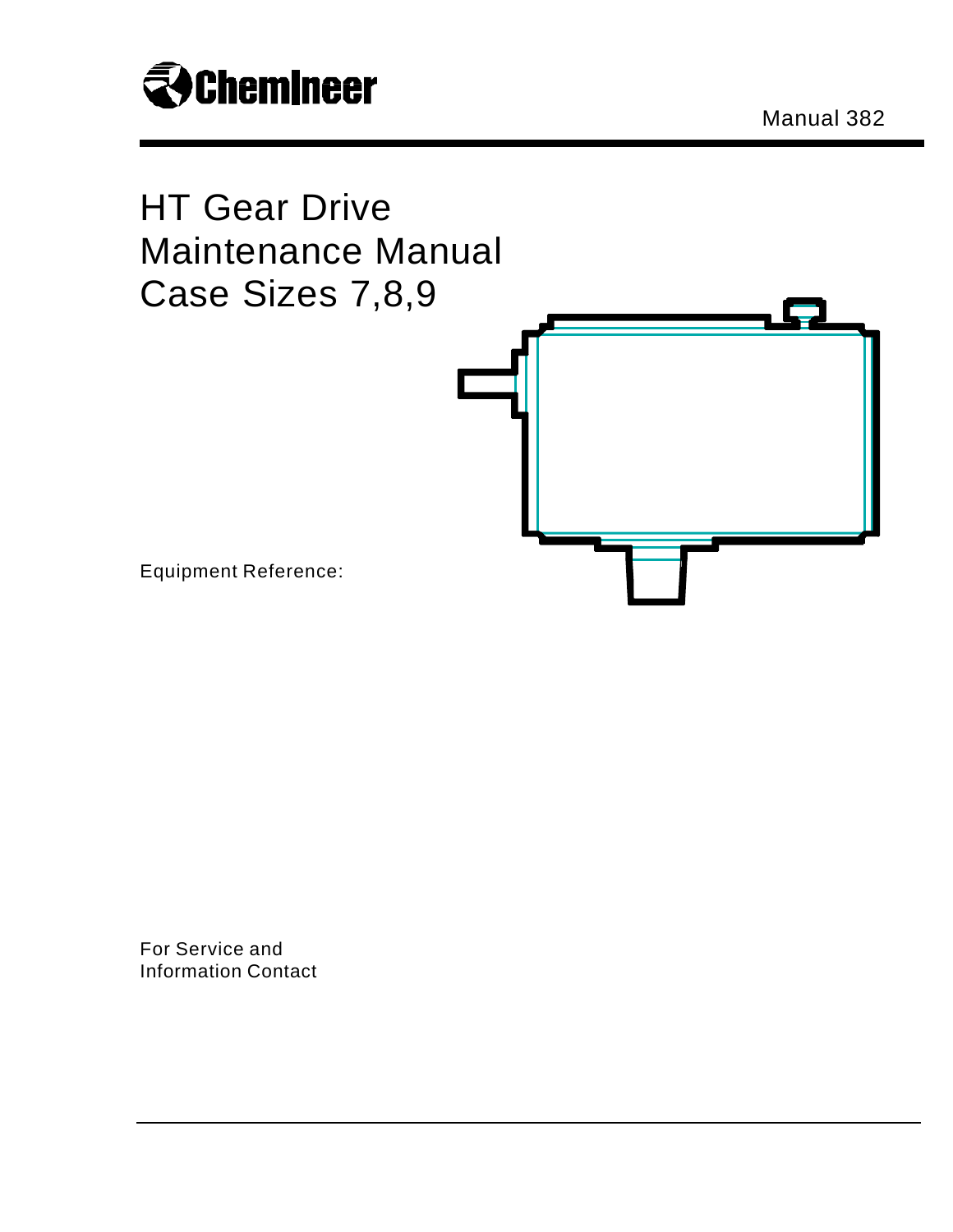## **TABLE OF CONTENTS**

Case Sizes 7,8,9

|                                                                                                                       | Page |
|-----------------------------------------------------------------------------------------------------------------------|------|
| <b>Maintenance Introduction</b>                                                                                       |      |
| <b>Disassembly</b>                                                                                                    | 2    |
| <b>Gear Drive</b><br><b>Output Shaft</b><br><b>Input Shaft</b>                                                        |      |
| <b>Assembly</b>                                                                                                       | 9    |
| <b>Input Shaft Bearing Cap</b><br><b>Input Shaft</b><br>Lower Bearing Cap<br><b>Output Shaft</b><br><b>Gear Drive</b> |      |
| <b>Gear Drive Item List (Parts)</b>                                                                                   | 27   |
|                                                                                                                       |      |

## **Supplemental Information**

 $\overline{a}$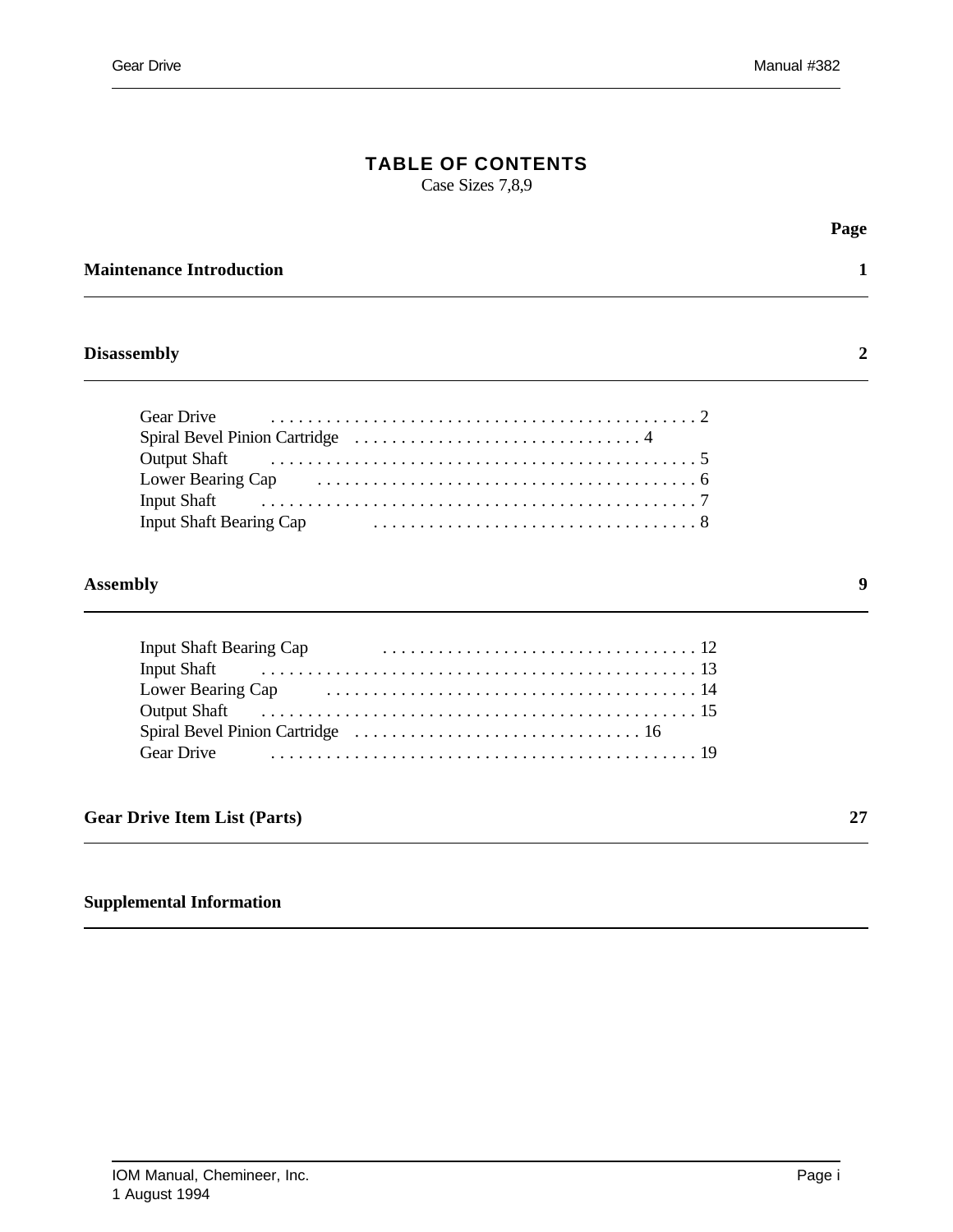## **TABLE OF CONTENTS**

Case Sizes 7,8,9

#### **Tables**

 $\overline{a}$ 

**Page**

## **Figures**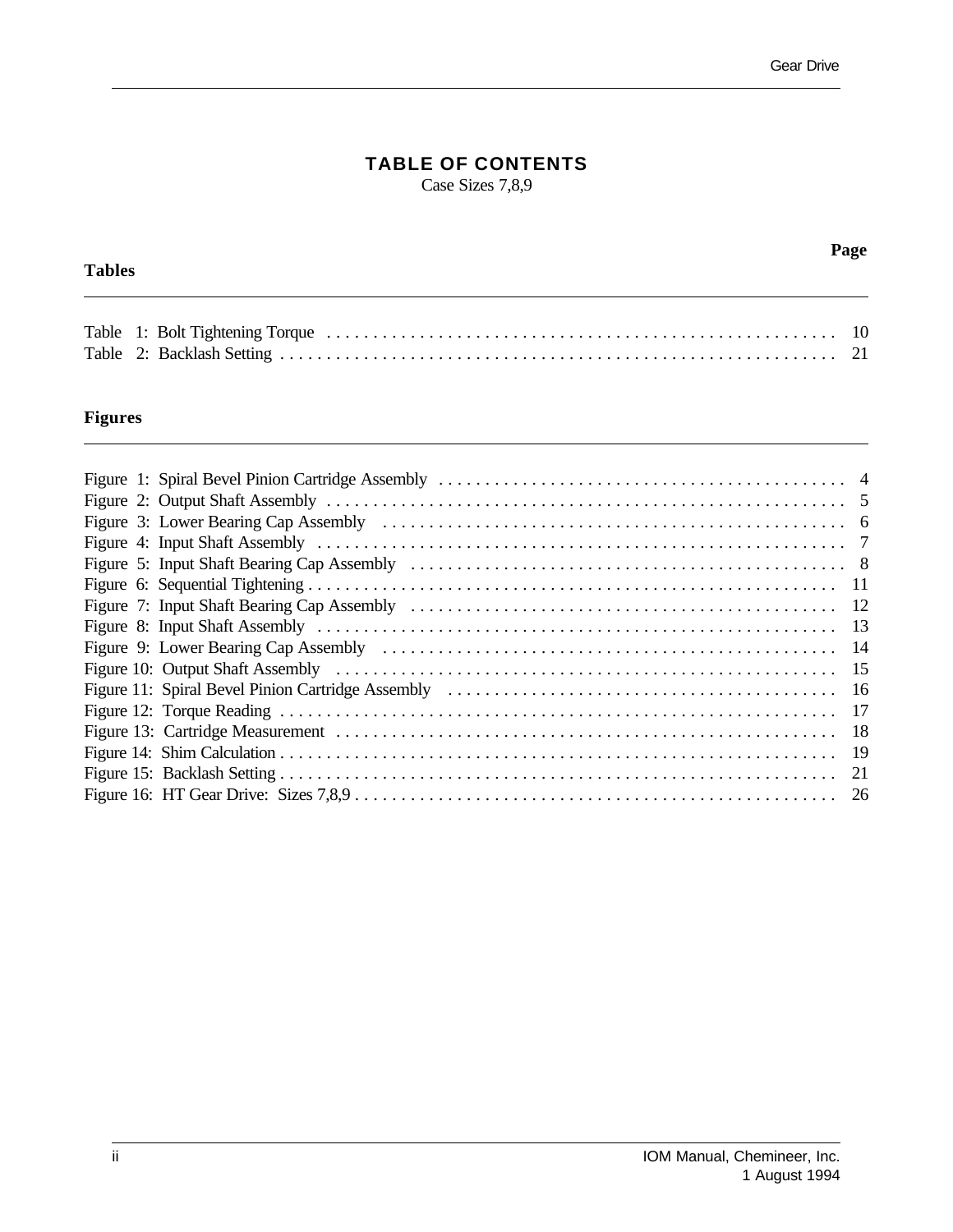## **MAINTENANCE**

## **GEAR DRIVE**

Case Sizes 7,8,9

This manual contains instructions for HT gear drive disassembly and assembly. Refer to the agitator manual for all other information relative to the agitator.

Other than periodic lubrication as defined in the *Lubrication* section of the Agitator Manual, no routine operational gear drive maintenance is required.

To assure the longest life from your gear drive, annual shutdowns which can correspond with plant shutdowns should be planned. Gear tooth wear patterns, shaft/bearing end play, alignment, bolting and the condition of all seals should be checked. Worn parts should be replaced and any areas of general concern should be brought to the attention of your *local Chemineer office*.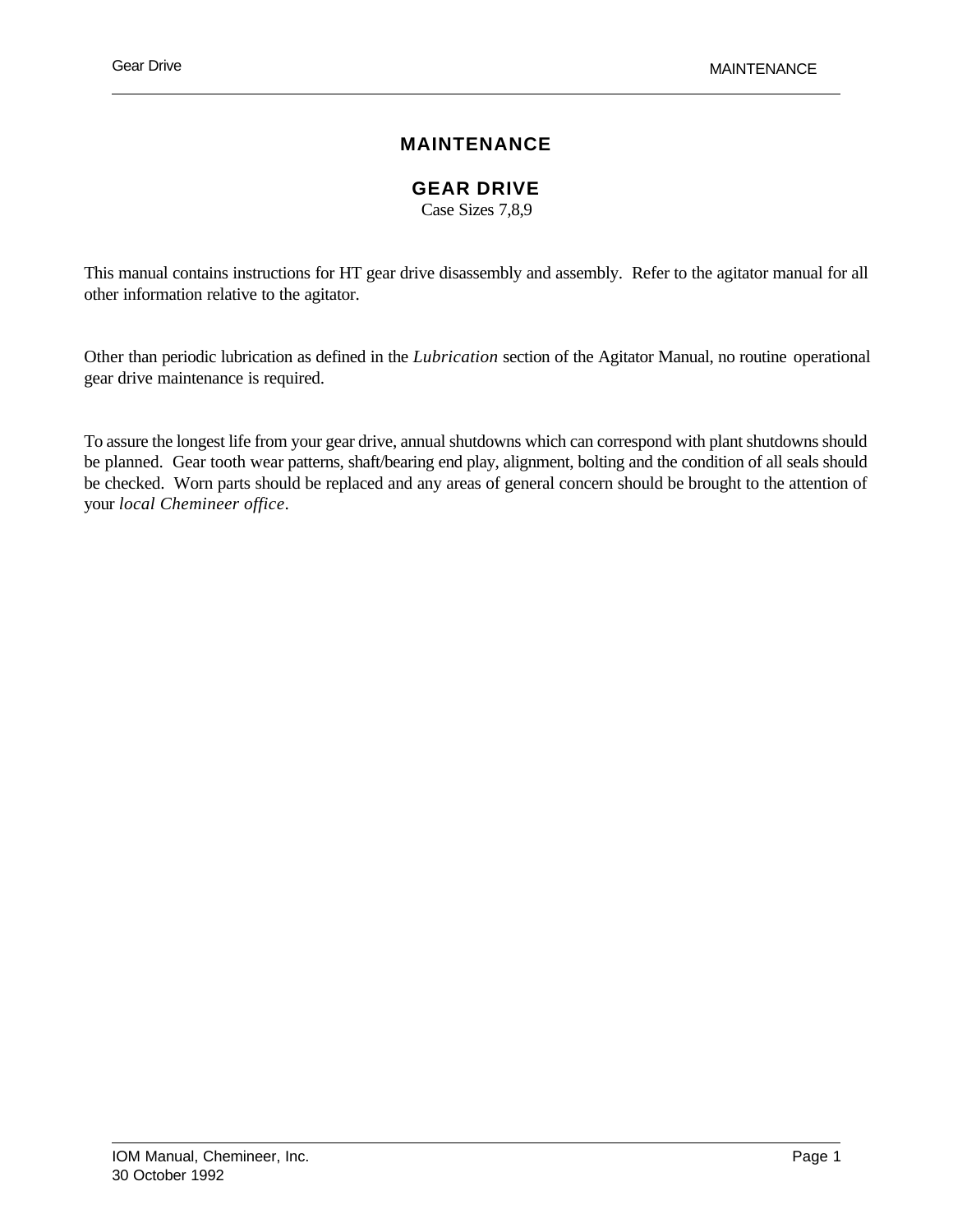Case Sizes 7,8,9

#### **Disassembly**

 $\overline{a}$ 

**Gear Drive** (*Figure 16, page 26*)

- 1. Remove change gear cover **[276]** and gasket **[277]**.
- 2. Remove pinion locknut **[217]** and change pinion washer **[216]**.
- 3. Remove change pinion **[215]**. All change pinions are spline mounted.
- 4. If the gear drive is equipped with a low speed oil wiper, remove slinger trough **[332]**. See the *Supplemental Information* section of this manual.
- 5. Loosen change gear bolt **[218]** two turns. Apply a gear puller to disengage the taper. Remove the gear puller and remove change gear bolt **[218]**, lockwasher **[219]** and change gear washer **[220]**. All change gears are taper hub mounted with three 5/8-11 tapped holes provided for gear puller attachment.

*CAUTION! Release of taper fit can cause the change gear to jump off the shaft if not retained.*

- 6. Remove change gear and key **[221, 222]**.
- 7. Remove spiral bevel pinion cartridge assembly **[223]** *(Figure 1, page 4)* and shim set **[236]**. Keep the shim set intact for reference at assembly.
- 8. Remove input shaft bearing cap assembly and gasket **[201, 205]**.
- 9. Loosen the setscrew in locknut **[208]** two turns. Disengage keyed lockwasher **[209]** and remove locknut.
- 10. Press input shaft **[212]** out of bearing **[210]** cone through the change gear end of the housing. Proceed slowly when removing the input shaft through the housing to avoid damage to the input shaft.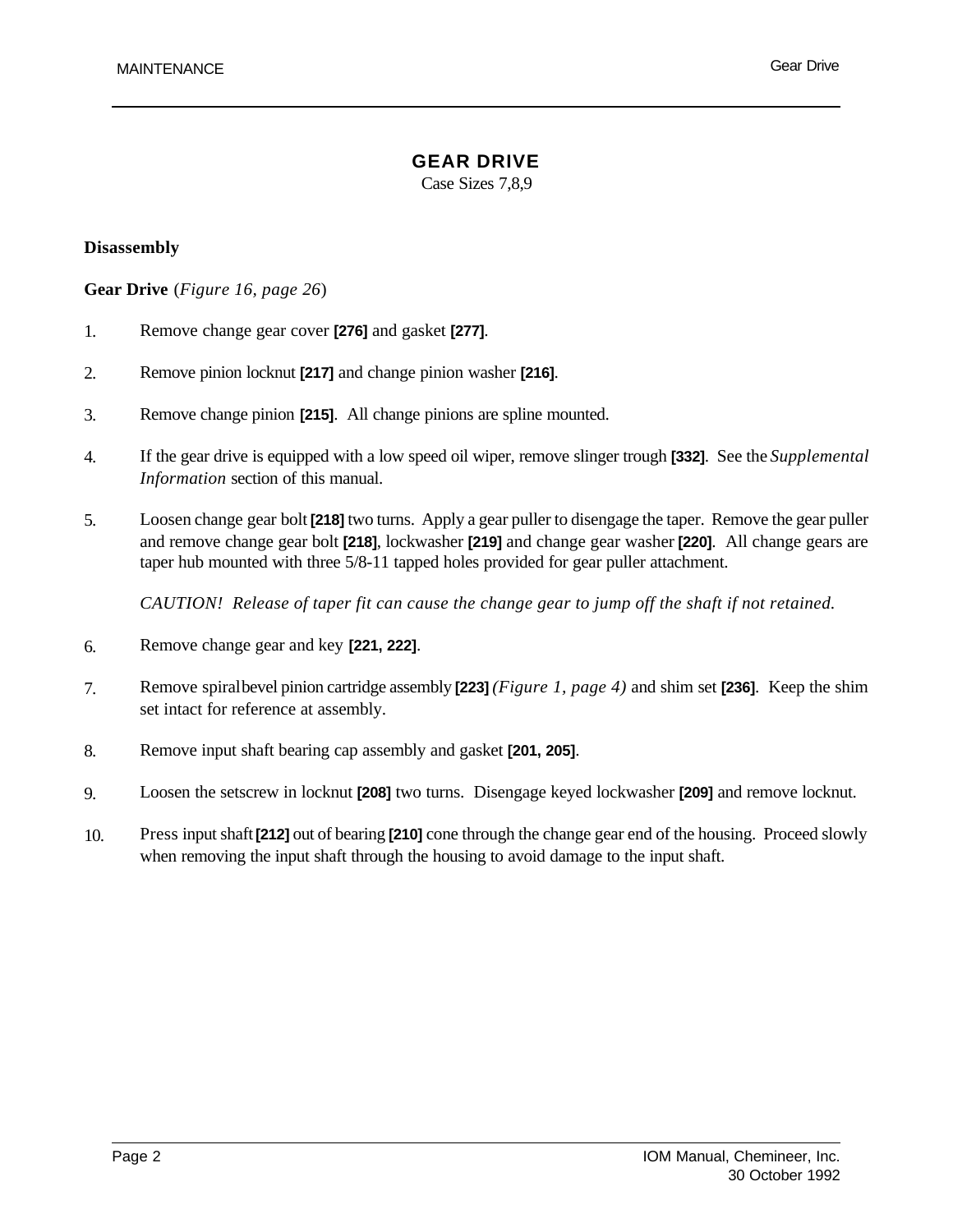Case Sizes 7,8,9

#### **Disassembly** (Cont'd)

- 11. Bearing **[210, 213, 226, and 228]** cups are mounted with interference fits and can be difficult to remove with a commercial bearing puller. Removal can be made easier by welding a 1/8" (3 mm) bead completely around the cup in the center of the roller race. Upon cooling, the cup will shrink allowing removal. Be sure to protect adjacent surfaces from weld spatter.
- 12. Remove bearing **[210, 213]** cups from the housing.
- 13. Remove upper bearing cap **[240]** and shim set **[243]**. Keep the shim set intact for reference at assembly.
- 14. Remove dowel pins **[266]**. Remove bolts **[264]** and housing cover **[263]**.
- 15. Remove bearing **[241]** cup from housing cover **[263]**.
- 16. Install a 1/2-13 eyebolt in the end of output shaft **[247]**. Lift the output shaft assembly *(Figure 2, page 5*) out of the housing.
- 17. Remove lower bearing cap assembly **[256]** and shim set **[259]**. Keep the shim set intact for reference at assembly.
- 18. Remove bearing **[255]** cup from the housing.

The gear drive is now disassembled into major subassemblies; input shaft, spiral bevel pinion cartridge, output shaft and bearing caps.

*NOTE: When the gear drive is fully disassembled, all bearings, lip seals, o-rings, shims and gaskets should be replaced with new parts. When replacing bearings, always replace both cup and cone. Replace gears in sets. Spiral bevel gears must always be replaced in matched sets.*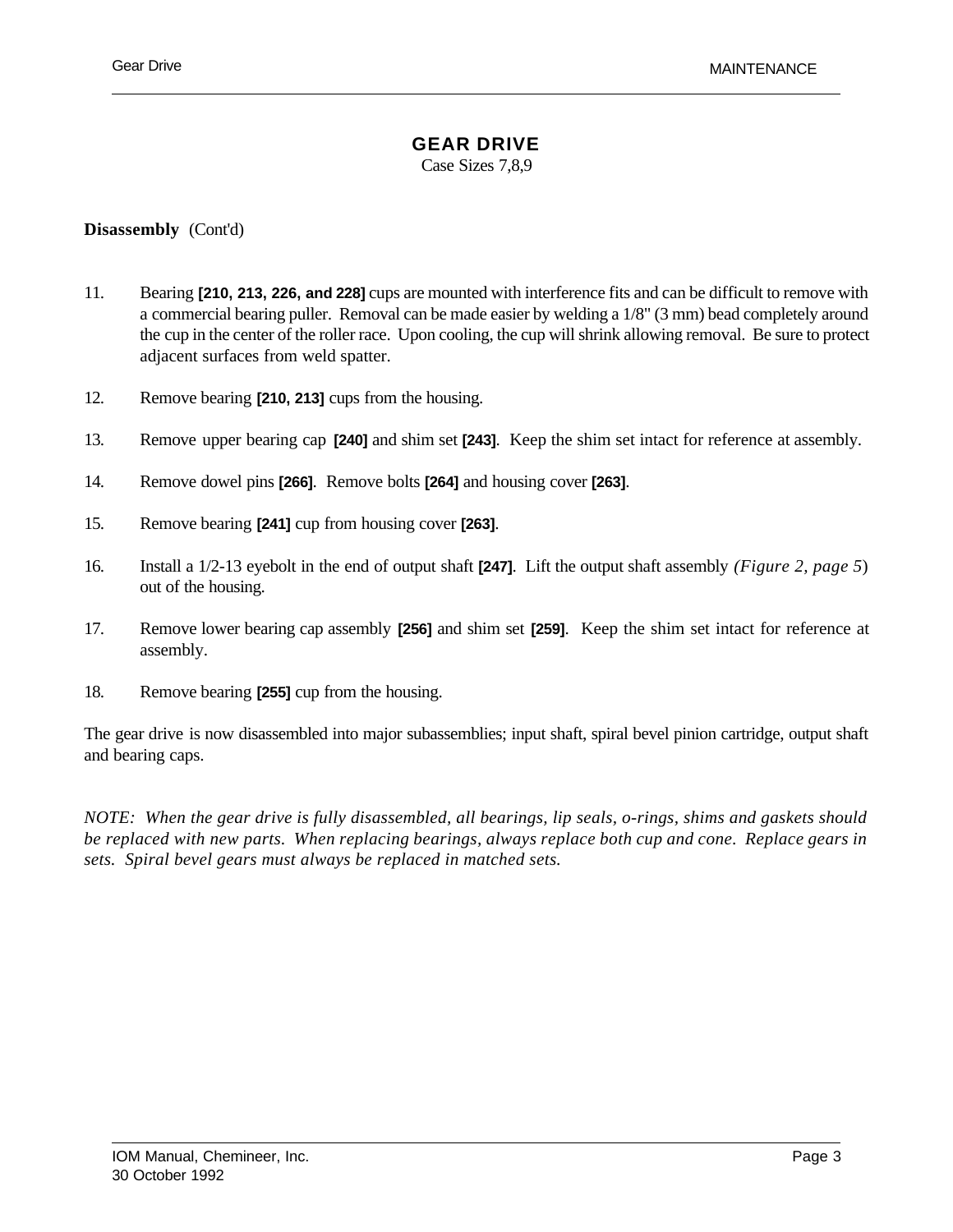## **GEAR DRIVE**

Case Sizes 7,8,9

#### **Disassembly** (Cont'd)

#### **Spiral Bevel Pinion Cartridge**

- 1. Remove the setscrew from locknut **[224]**. Remove the locknut and keyed lockwasher **[225]** from the spiral bevel pinion shaft.
- 2. Press spiral bevel pinion shaft **[230]** out of bearing **[226]** cone. Press bearing **[228]** cone off the spiral bevel pinion shaft.
- 3. Remove bearing **[226, 228]** cups from the cartridge housing.



*Figure 1: Spiral Bevel Pinion Cartridge Assembly [223]*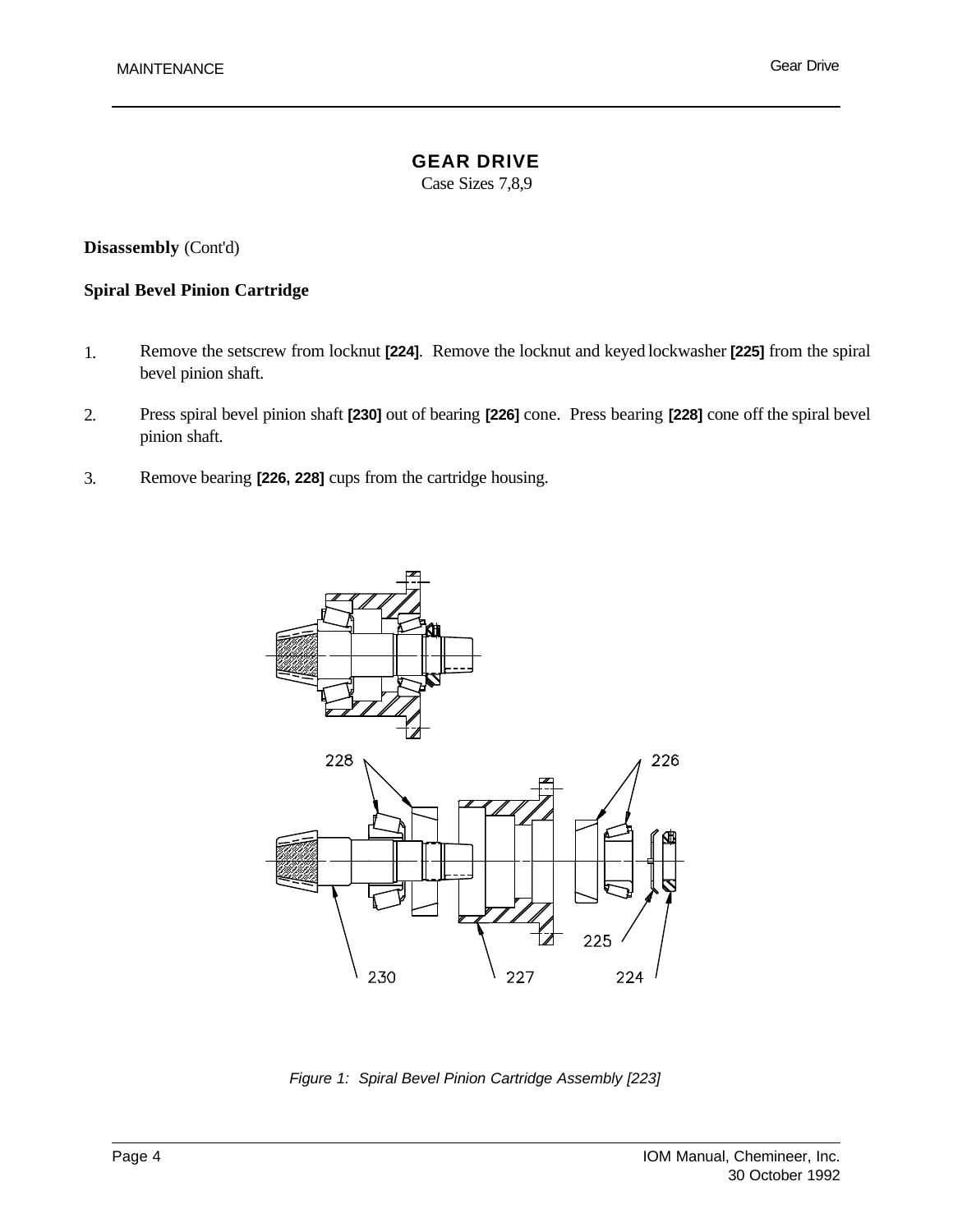Case Sizes 7,8,9

**Disassembly** (Cont'd)

#### **Output Shaft**

- 1. Remove gear mounting bolts **[249]** and spiral bevel gear **[248]**.
- 2. Press bearing **[255]** cone off output shaft **[247]**.
- 3. Press grease retainer **[253]** and bearing **[241]** cone off the output shaft.
- 4. Remove o-ring **[254]** from the grease retainer.



*Figure 2: Output Shaft Assembly [246]*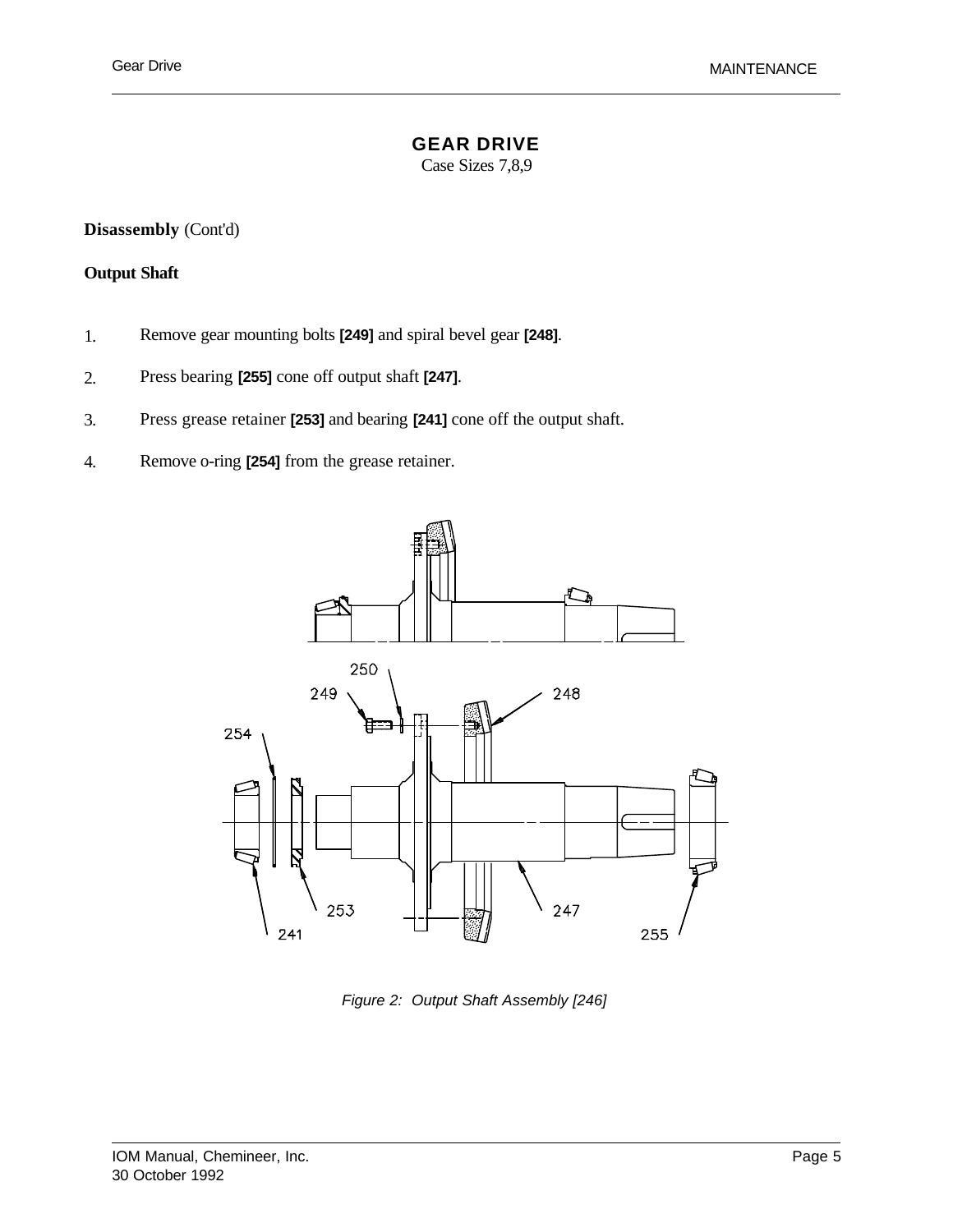## **GEAR DRIVE**

Case Sizes 7,8,9

**Disassembly** (Cont'd)

## **Lower Bearing Cap**

1. Press lip seal **[258]** out of lower bearing cap **[257]**.



*Figure 3: Lower Bearing Cap Assembly [256]*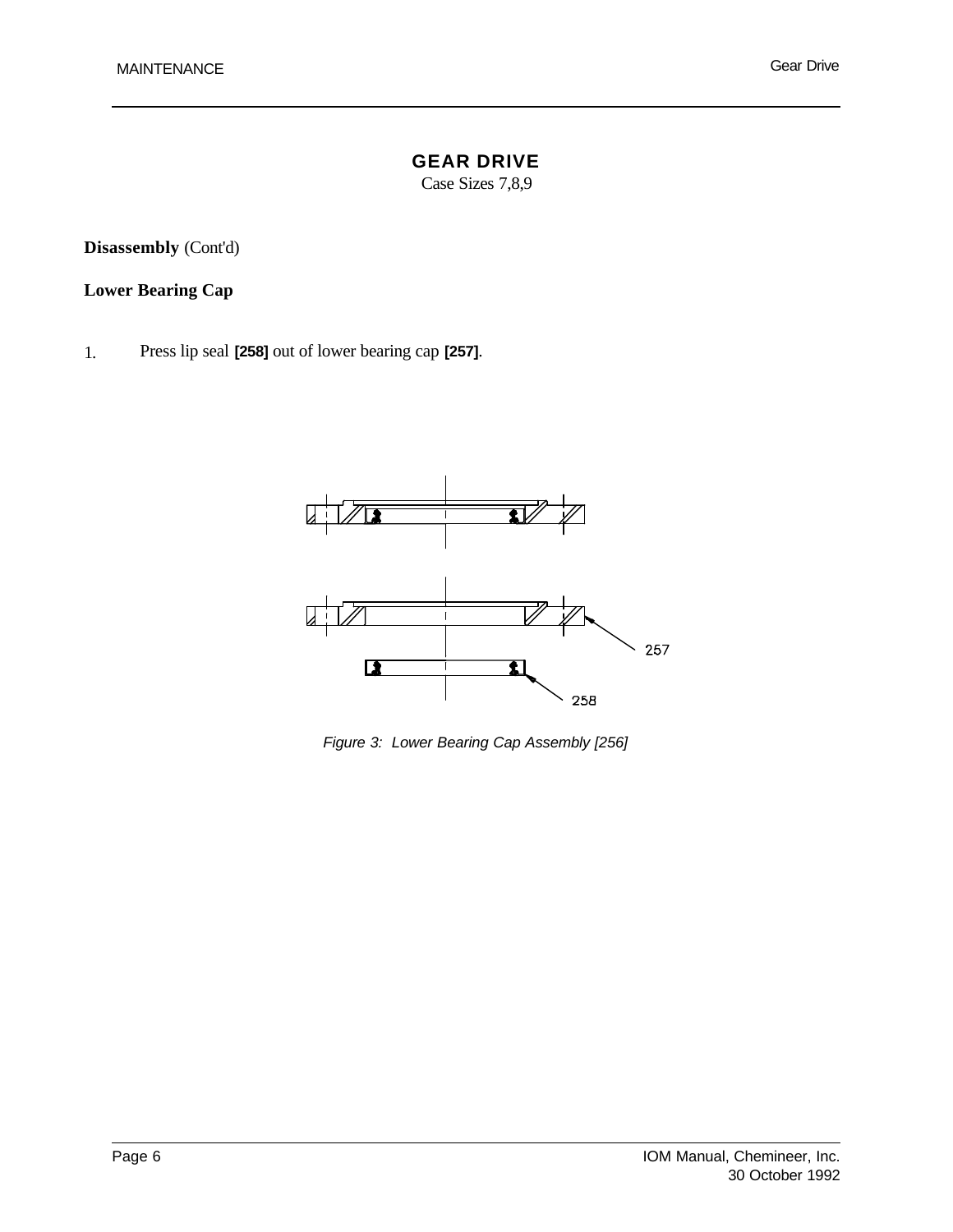Case Sizes 7,8,9

**Disassembly** (Cont'd)

## **Input Shaft**

1. Press bearing **[213]** cone off input shaft **[212]**.



*Figure 4: Input Shaft Assembly [211]*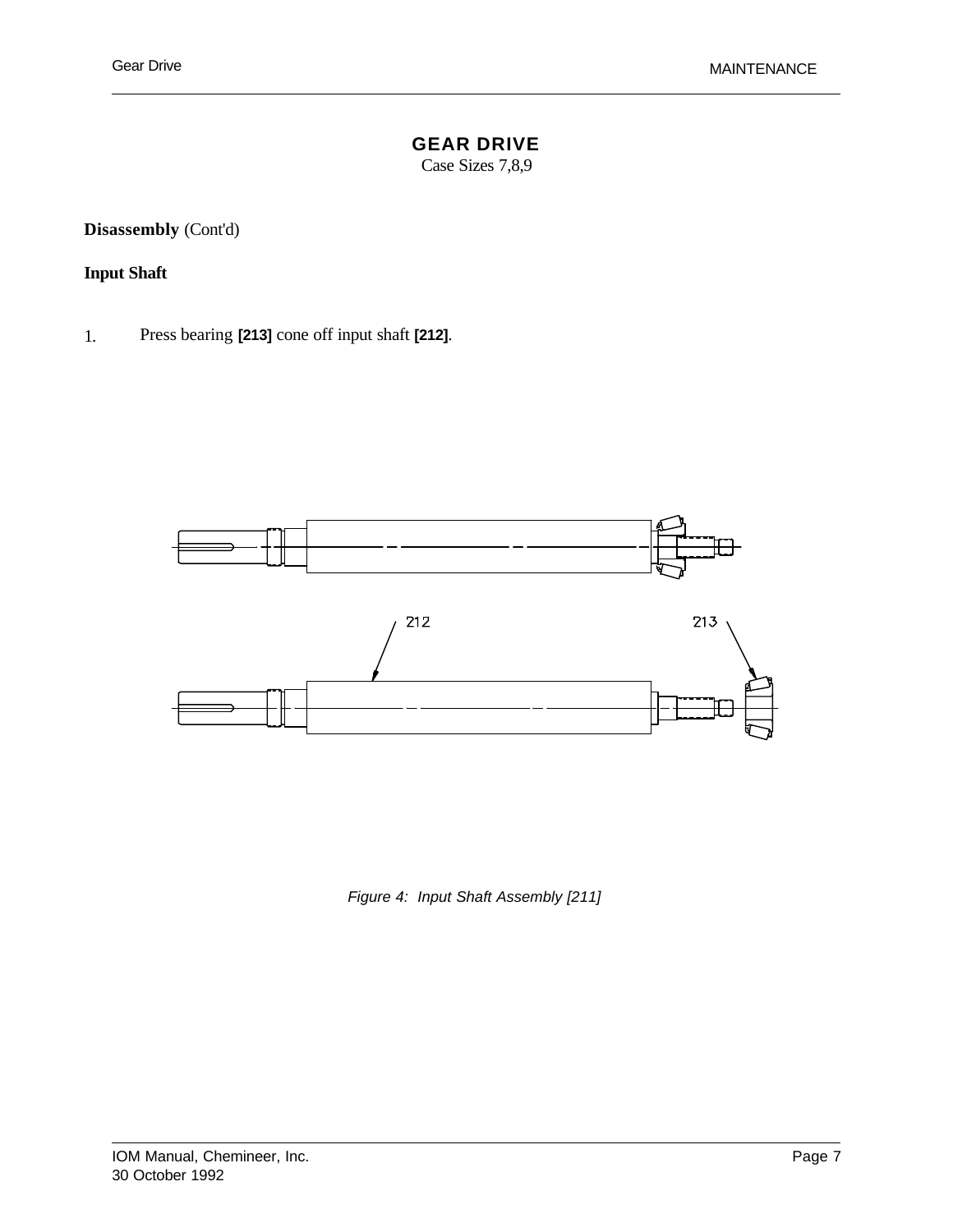# **GEAR DRIVE**

Case Sizes 7,8,9

**Disassembly** (Cont'd)

#### **Input Shaft Bearing Cap**

- 1. Press lip seal **[204]** out of bearing cap **[203]**.
- 2. Remove gasket **[205]**.



*Figure 5: Input Shaft Bearing Cap Assembly [201]*

The gear drive is now fully disassembled. Clean all parts and inspect for wear. Replace worn parts as required.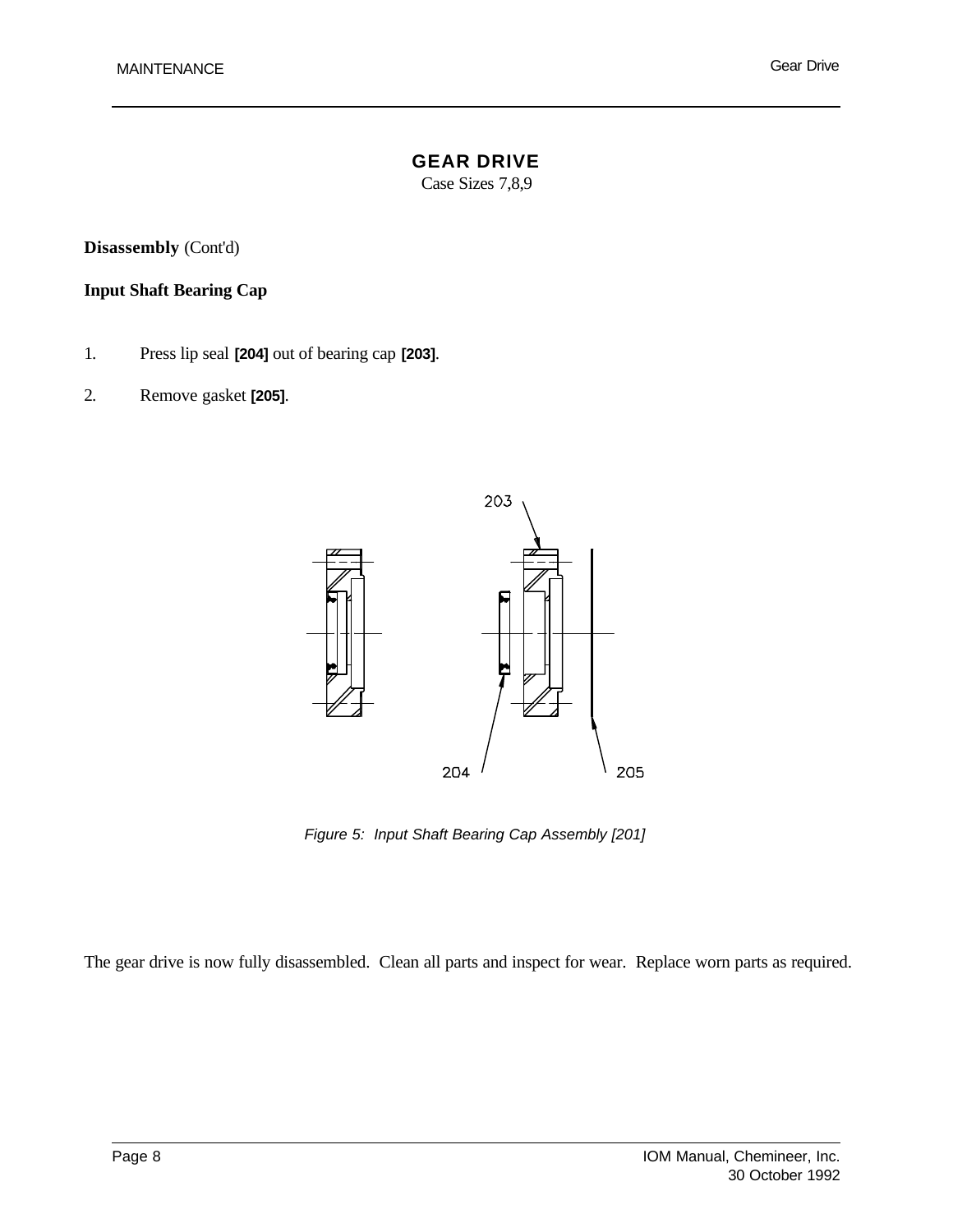Case Sizes 7,8,9

#### **Assembly**

Inspect all bolts and setscrews for damage after cleaning (threads, shank and head). If replacement is required, replace with the equivalent type and strength grade.

Inspect and clean all tapped holes. If threads are damaged, chase with an appropriate tap.

*NOTE: The following assembly procedures require the use of a torque wrench. The values listed in Table 1, page 10 are proper tightening torques as a function of thread size.*

All bearing cones are mounted with interference fits. Heat the cones and press onto the shaft. Heat bearings in oven or oil bath.

*NOTE: Do not heat parts in excess of 275*<sup>o</sup>*F (135*<sup>o</sup>*C). Do not apply direct flame. Do not allow parts to touch the bottom or sides of the oven or oil bath.* 

Bearing **[210, 213, 226 and 228]** cups are mounted with interference fits. Press bearing cups into their housings cold. *Placing the cups in dry ice will cause them to shrink and ease installation.*

Before installing lip seals, clean the cap bore and apply Permatex #2 or equal to the outside of the lip seal. Install lip seal with the seal lip toward the bearing. Before installation on a shaft, coat the shaft and seal lip with bearing grease.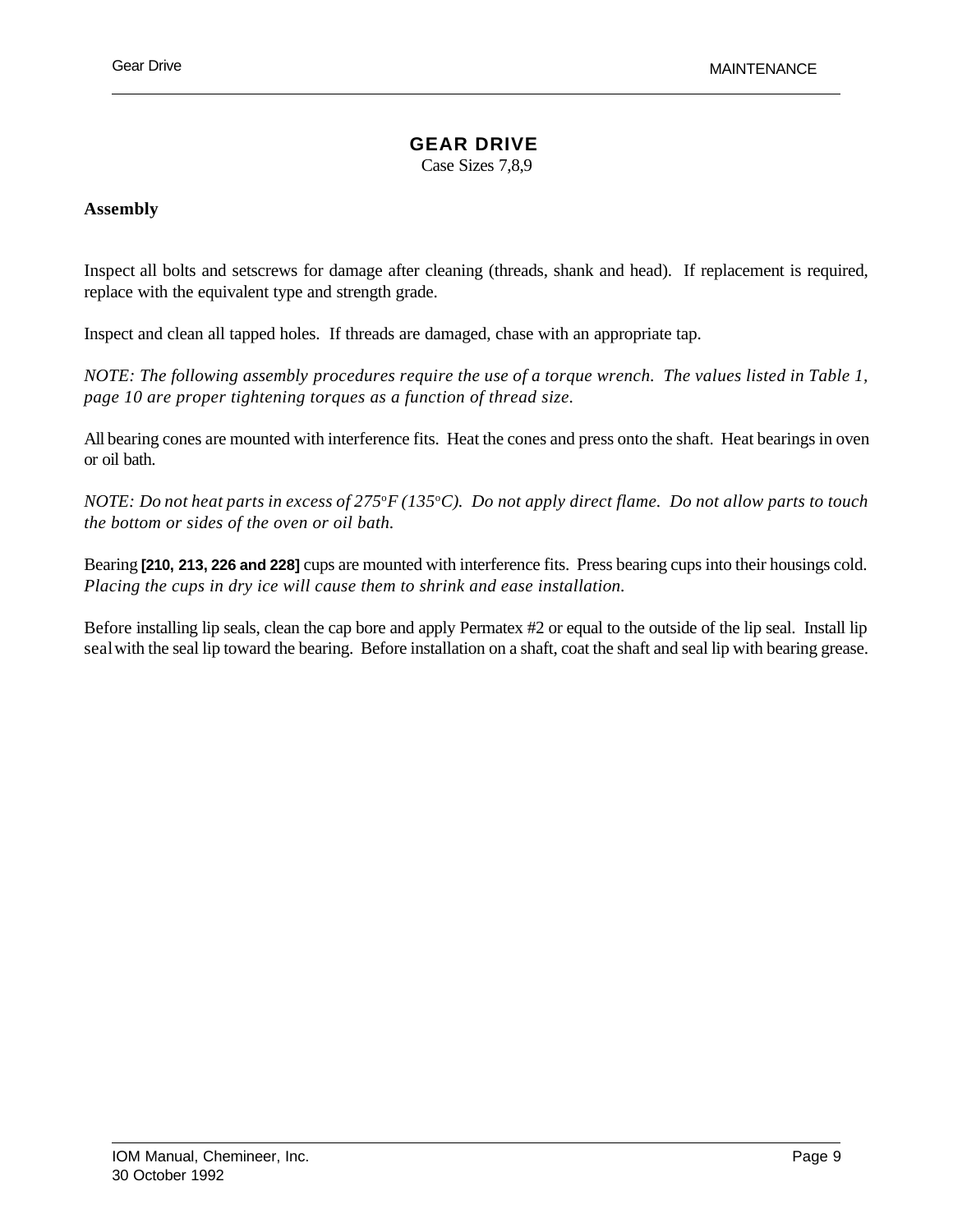## **GEAR DRIVE**

Case Sizes 7,8,9

#### *TABLE 1: BOLT TIGHTENING TORQUE(1),(2)*

|                            | <b>CARBON STEEL(3)</b>       |                          |         |      |  |  |
|----------------------------|------------------------------|--------------------------|---------|------|--|--|
|                            | Grade 2                      |                          | Grade 5 |      |  |  |
| <b>Bolt</b><br><b>Size</b> | ft Ib<br>Nm                  |                          | ft Ib   | Nm   |  |  |
| $8 - 32$                   | 1.2                          | 1.6                      | 1.9     | 2.5  |  |  |
| $10 - 24$                  | 1.7                          | 2.3                      | 2.7     | 3.6  |  |  |
| 10-32                      | 1.9                          | 2.6                      | 3.1     | 4.1  |  |  |
| $1/4 - 20$                 | 4.1                          | 5.6                      | $\,6\,$ | 8.1  |  |  |
| $5/16 - 18$                | 8.3                          | 11                       | 13      | 17   |  |  |
| $5/16 - 24$                | $\frac{1}{2}$                | $\overline{\phantom{a}}$ | 14      | 19   |  |  |
| $3/8 - 16$                 | 15                           | 20                       | 23      | 31   |  |  |
| $3/8 - 24$                 | $\qquad \qquad \blacksquare$ | $\overline{\phantom{0}}$ | 26      | 36   |  |  |
| $1/2 - 13$                 | 38                           | 51                       | 56      | 76   |  |  |
| $1/2 - 20$                 |                              | $\blacksquare$           | 68      | 92   |  |  |
| $5/8 - 11$                 | 68                           | 92                       | 113     | 153  |  |  |
| $5/8 - 18$                 | $\overline{\phantom{0}}$     | $\blacksquare$           | 135     | 161  |  |  |
| $3/4 - 10$                 | 120                          | 163                      | 200     | 271  |  |  |
| $3/4 - 16$                 | $\blacksquare$               | $\blacksquare$           | 225     | 305  |  |  |
| $7/8-9$                    | 105                          | 143                      | 296     | 401  |  |  |
| $1 - 8$                    | 165                          | 224                      | 443     | 601  |  |  |
| $1! 1/8-7$                 | 225                          | 305                      | 596     | 808  |  |  |
| $1! 1/4-7$                 | 315                          | 428                      | 840     | 1139 |  |  |
| $1!3/8-6$                  | 417                          | 566                      | 1103    | 1495 |  |  |
| $1! 1/2-6$                 | 555                          | 752                      | 1463    | 1983 |  |  |

(1) Tighten all fasteners to values shown in the table unless specifically instructed to do otherwise.

<sup>(2)</sup> Lubricate all fasteners at assembly with grease, oil or an anti-seize material. Bolt threads and contact surfaces of bolt heads and nuts should be lubricated.

(3) If fasteners cannot be lubricated, multiply table values by 1.33.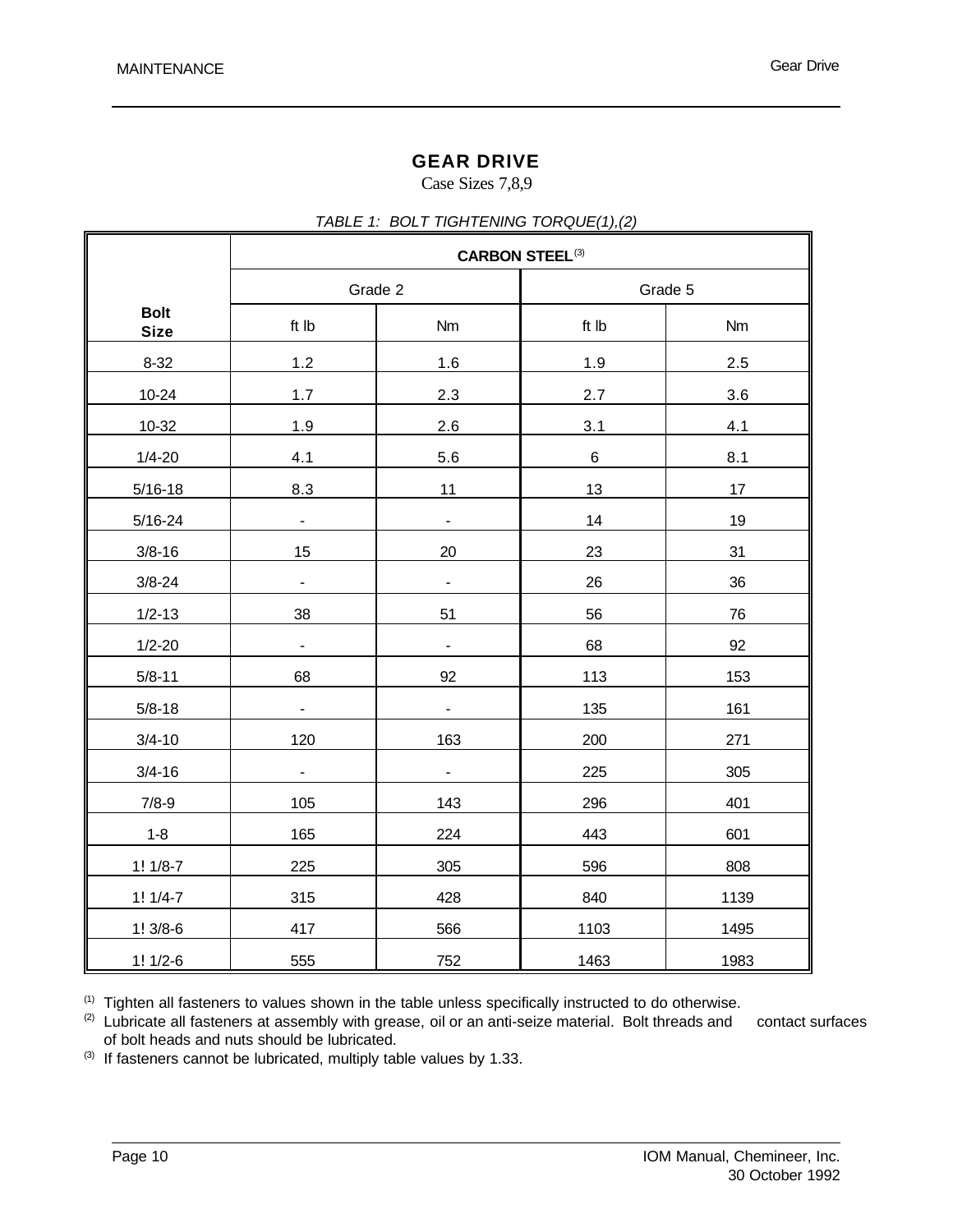Case Sizes 7,8,9

#### **Assembly** (Cont'd)

Most gear drive bolt patterns are circular with four, six, eight, twelve or sixteen hole spacings. Install all bolts finger tight, then tighten in sequential order (see below) to 50% of the prescribed torque values. Repeat the sequence, tightening the bolts to full torque values.



*Figure 6: Sequential Tightening*

When tightening two or more setscrews which retain a collar, flange, or sleeve to a shaft, tighten alternately, working back and forth or around the shaft. Tighten in several steps to full torque values.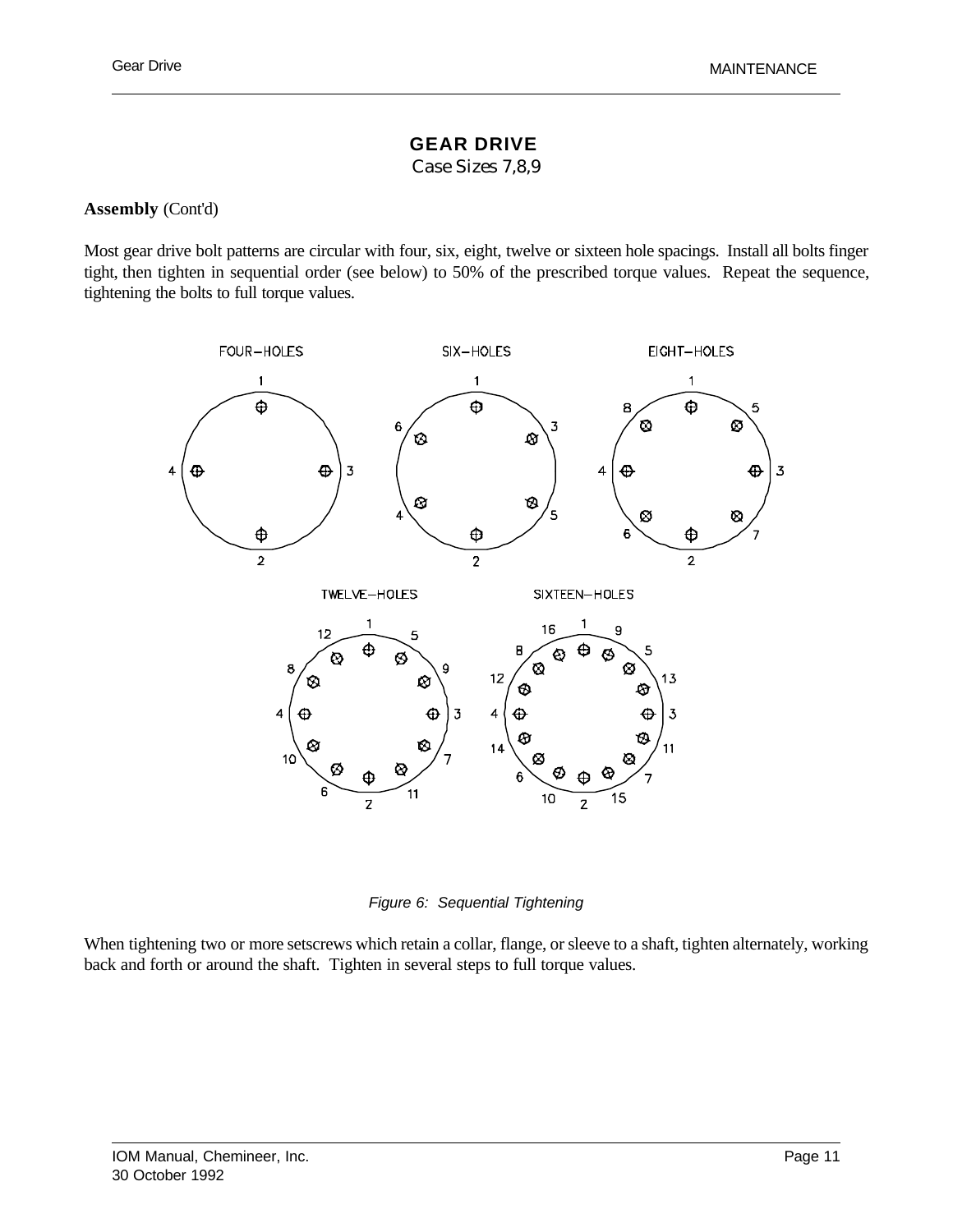# **GEAR DRIVE**

Case Sizes 7,8,9

**Assembly** (Cont'd)

### **Input Shaft Bearing Cap**

- 1. Press lip seal **[204]** into input shaft bearing cap **[203]**.
- 2. Coat the gasket surface of the input shaft bearing cap with Permatex #2 or equal. Apply gasket **[205]** and align with all the holes in the cap.



*Figure 7: Input Shaft Bearing Cap Assembly [201]*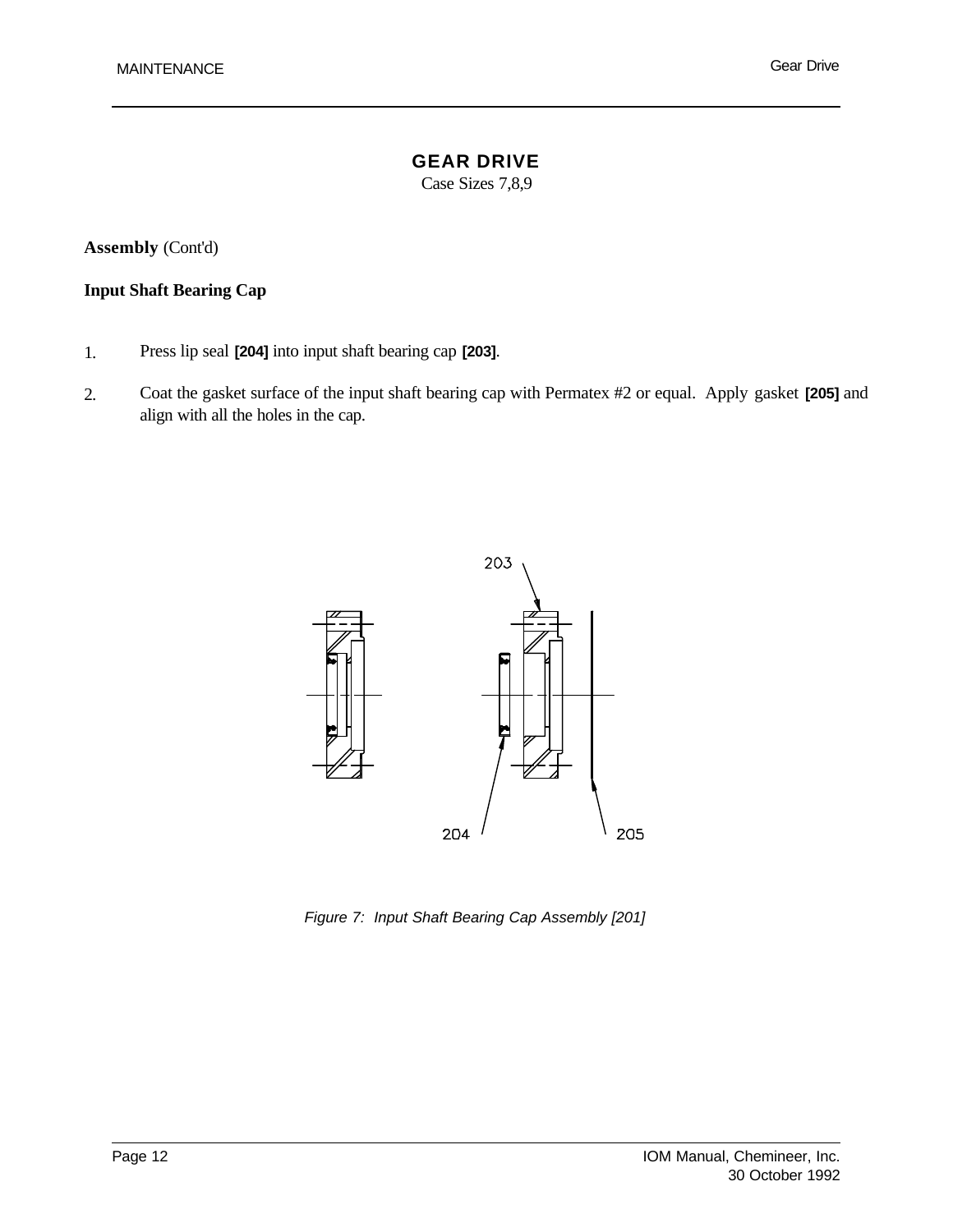Case Sizes 7,8,9

**Assembly** (Cont'd)

#### **Input Shaft**

- 1. Heat bearing **[213]** cone and press onto the spline end of input shaft **[212]**.
- 2. Assemble change pinion **[215]**, change pinion washer **[216]**, and pinion locknut **[217]**. Tighten the pinion locknut to retain the bearing cone. The bearing cone must be firmly seated against the shaft shoulder. Check with a feeler gage.

*NOTE: Counter-bored side of the change pinion goes against the bearing face.*



*Figure 8: Input Shaft Assembly [211]*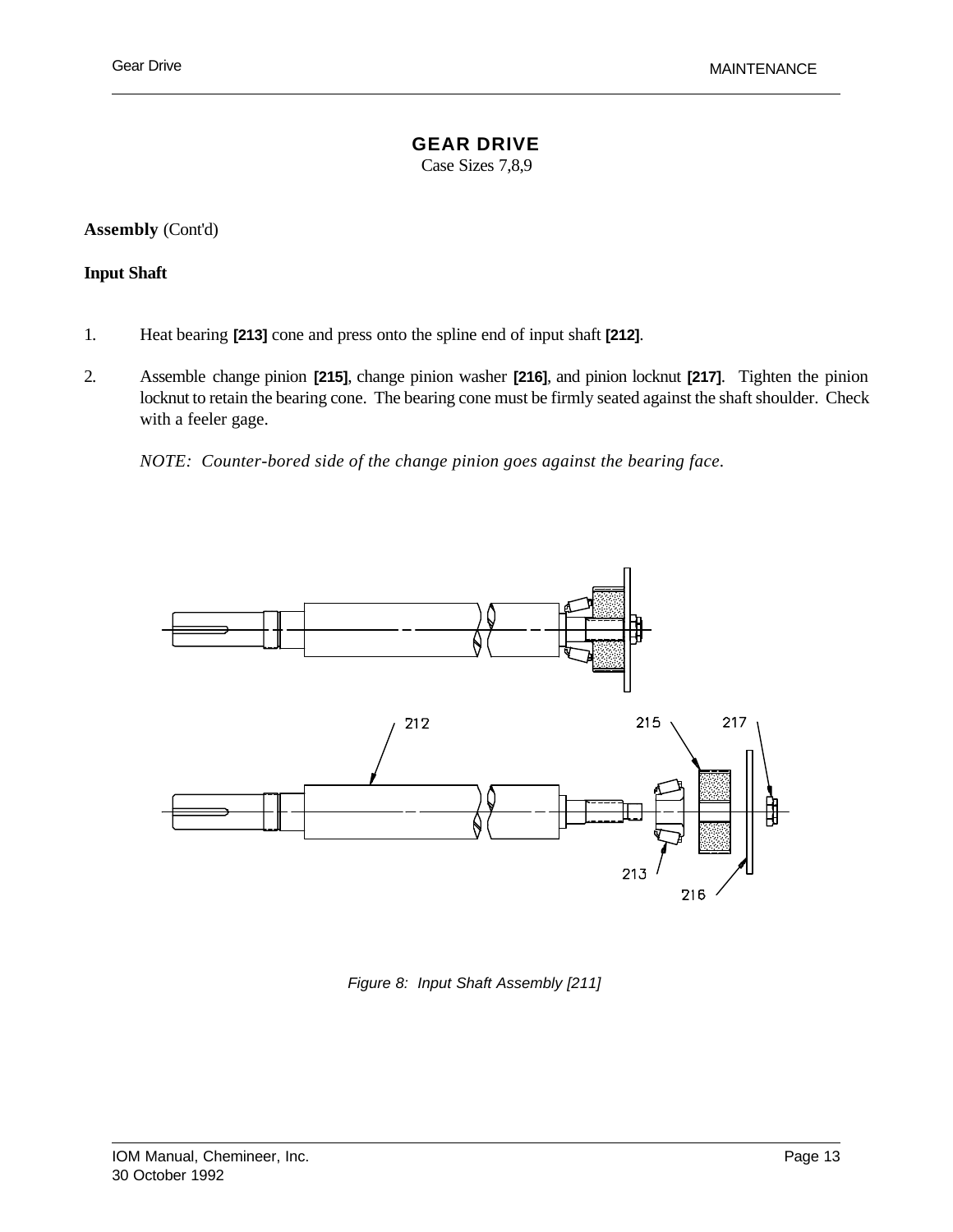# **GEAR DRIVE**

Case Sizes 7,8,9

**Assembly** (Cont'd)

## **Lower Bearing Cap**

1. Press lip seal **[258]** into lower bearing cap **[257]**.



*Figure 9: Lower Bearing Cap Assembly [256]*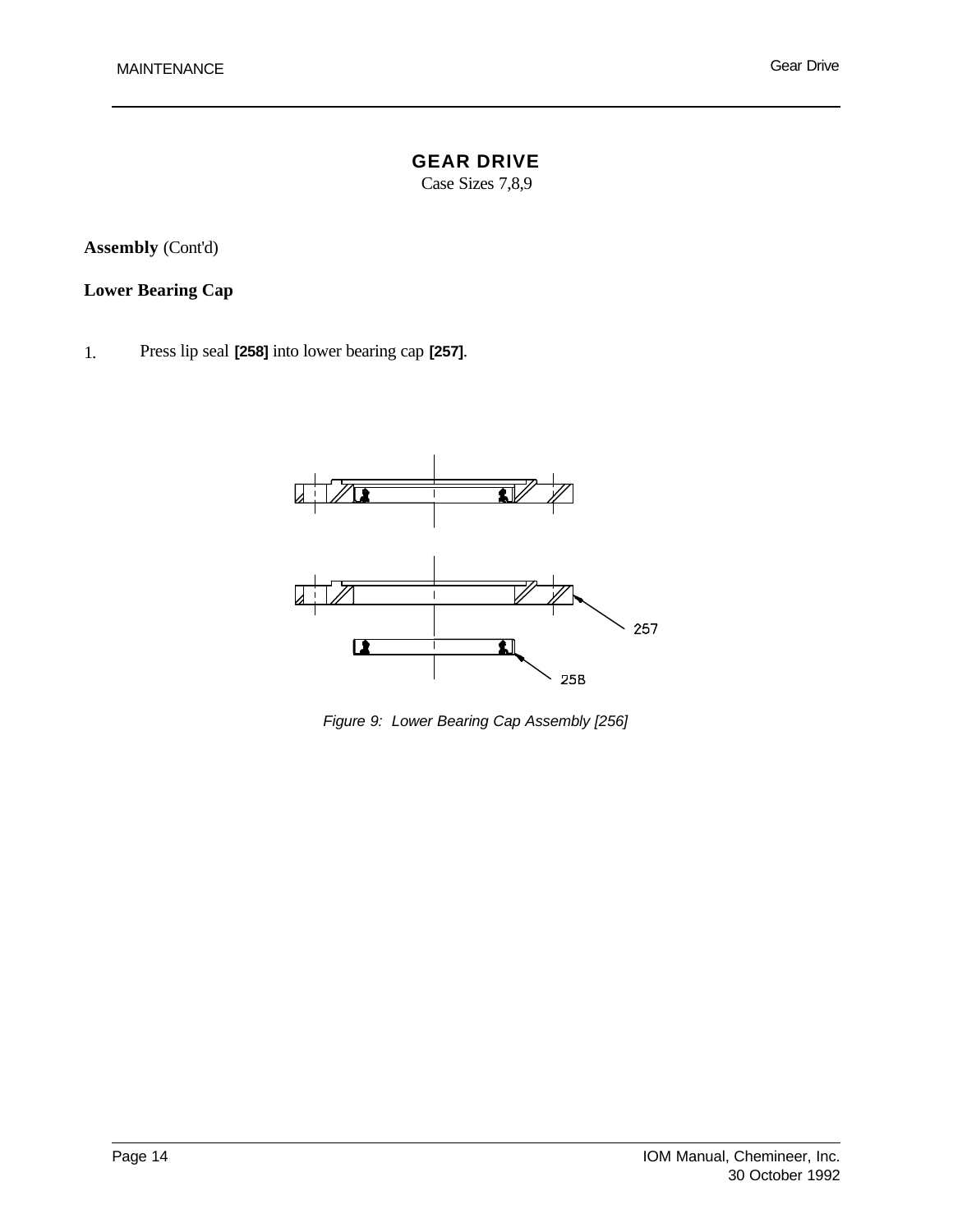Case Sizes 7,8,9

**Assembly** (Cont'd)

#### **Output Shaft**

- 1. Heat grease retainer **[253]** and bearing **[241]** cone and press onto output shaft **[247]**.
- 2. Heat bearing **[255]** cone and press onto the output shaft. The grease retainer and bearing cones must be firmly seated against the shaft shoulders. Check a with a feeler gage.
- 3. Install spiral bevel gear **[248]**.
- 4. Install bolts and lockwashers **[249, 250]** and torque to the value shown in *Table 1, page 10.*
- 5. Install o-ring **[254]**.



*Figure 10: Output Shaft Assembly [246]*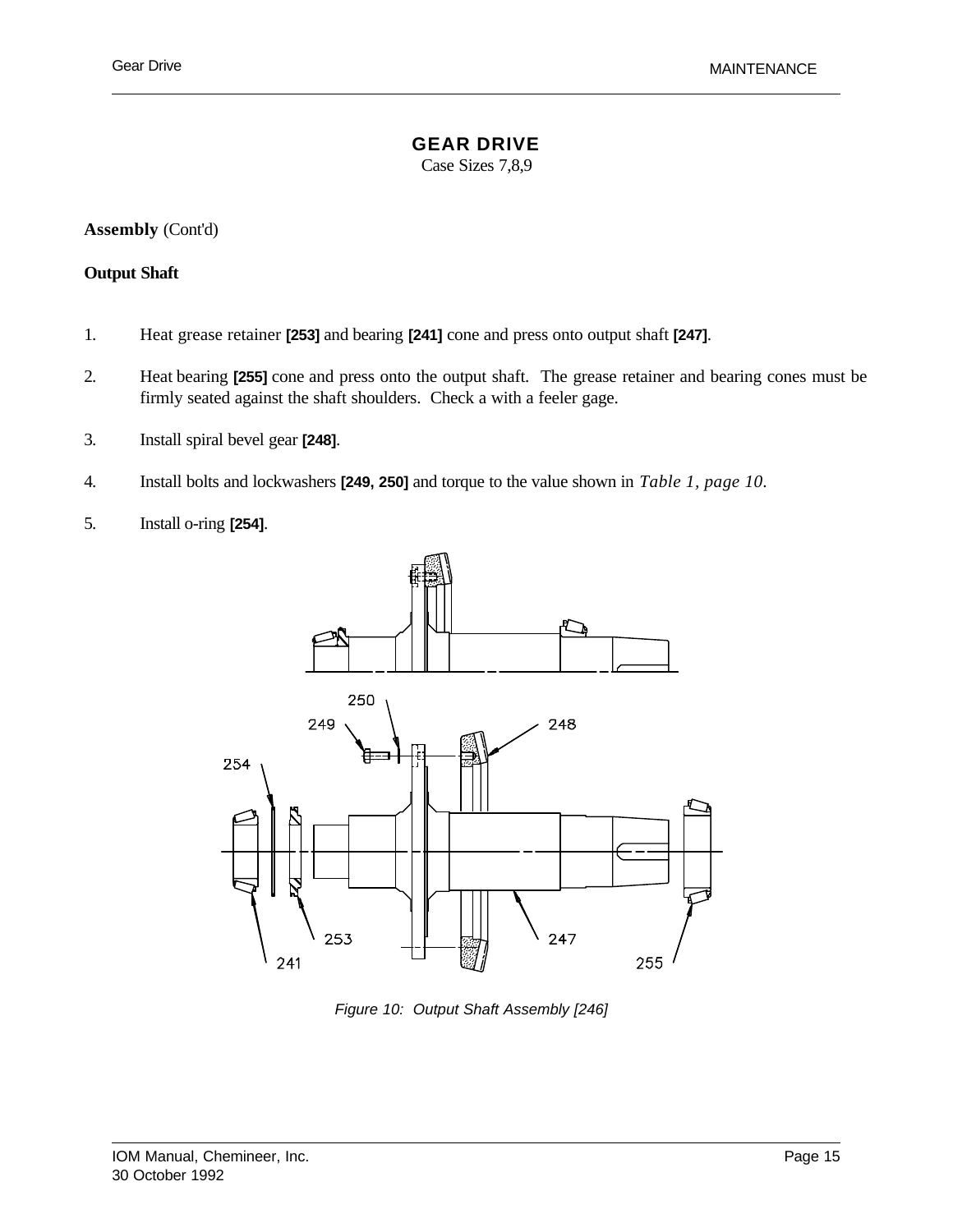## **GEAR DRIVE**

Case Sizes 7,8,9

#### **Assembly** (Cont'd)

#### **Spiral Bevel Pinion Cartridge**

- 1. Press bearing **[226, 228]** cups into cartridge housing **[227]**. The bearing cups must be firmly seated against the housing shoulders. Check with a feeler gage.
- 2. Heat and press bearing **[228]** cone onto spiral bevel pinion shaft **[230]**. Allow the bearing to cool. The cone must be firmly seated against the shaft shoulder. Check with a feeler gage.
- 3. Insert the spiral bevel pinion shaft into the cartridge housing.
- 4. Heat bearing **[226]** cone and press it onto the spiral bevel pinion shaft while turning the cartridge housing by hand. The cartridge housing should show slight resistance to turning. Maintain this pressure while the bearing cone cools.



*Figure 11: Spiral Bevel Pinion Cartridge Assembly [223]*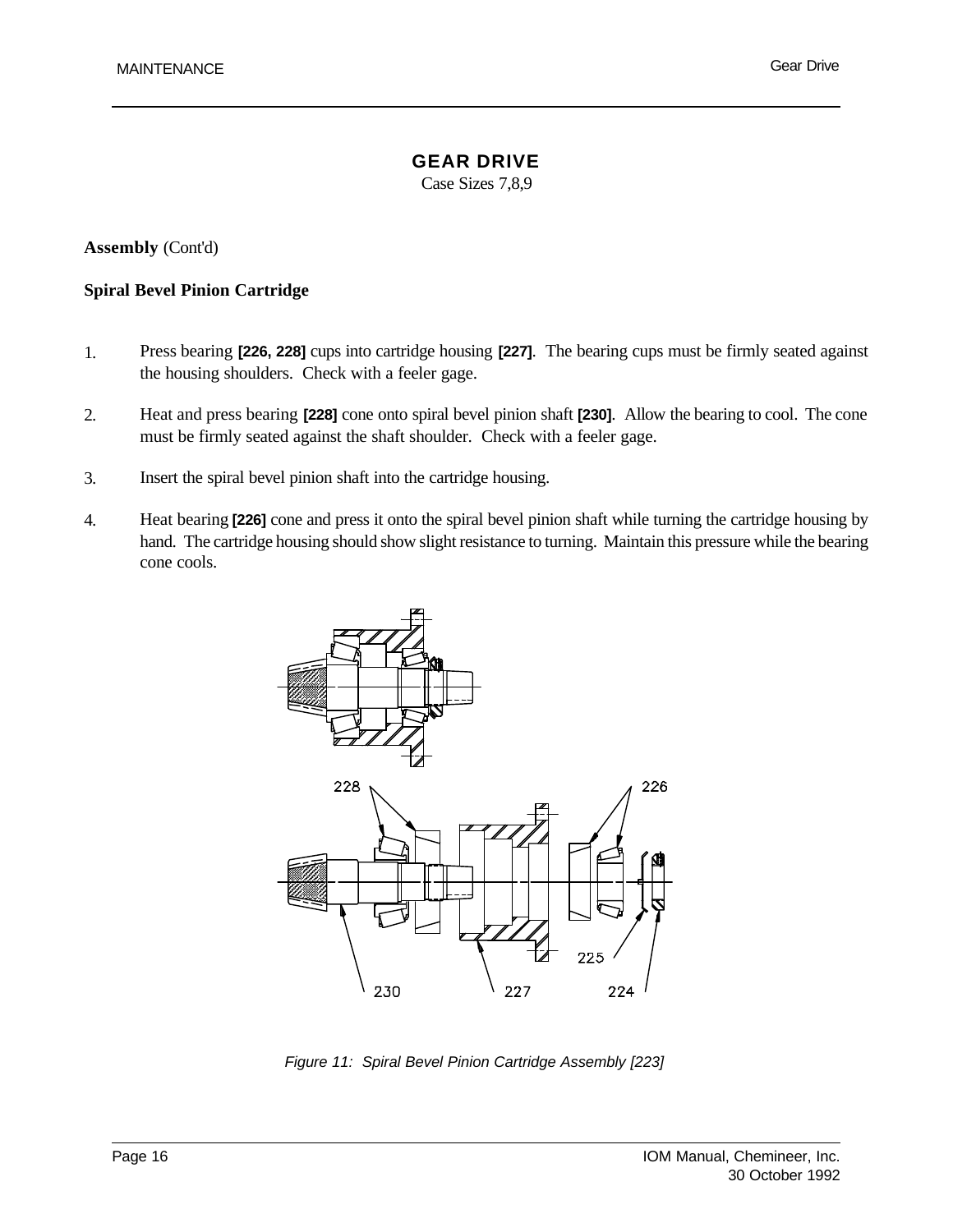Case Sizes 7,8,9

#### **Assembly** (Cont'd)

- 5. Clamp the housing flange of the cartridge assembly in a soft jawed bench vise.
- 6. Spray the bearings and shaft threads with light machine oil and install locknut and keyed lockwasher **[224, 225]** finger tight.
- 7. Install bolt **[218]** and tighten securely.



*Figure 12: Torque Reading*

8. Apply a torque wrench and measure the shaft turning torque. The torque reading is to be taken while rotating the pinion shaft at about 3 rpm. Increase turning torque by tightening locknut **[224]**. Turn shaft one complete revolution between adjustments. Adjust to:

> Case Size 7: 25 in lb (2.8 Nm) Case Size 8: 30 in lb (3.4 Nm) Case Size 9: 40 in lb (4.5 Nm)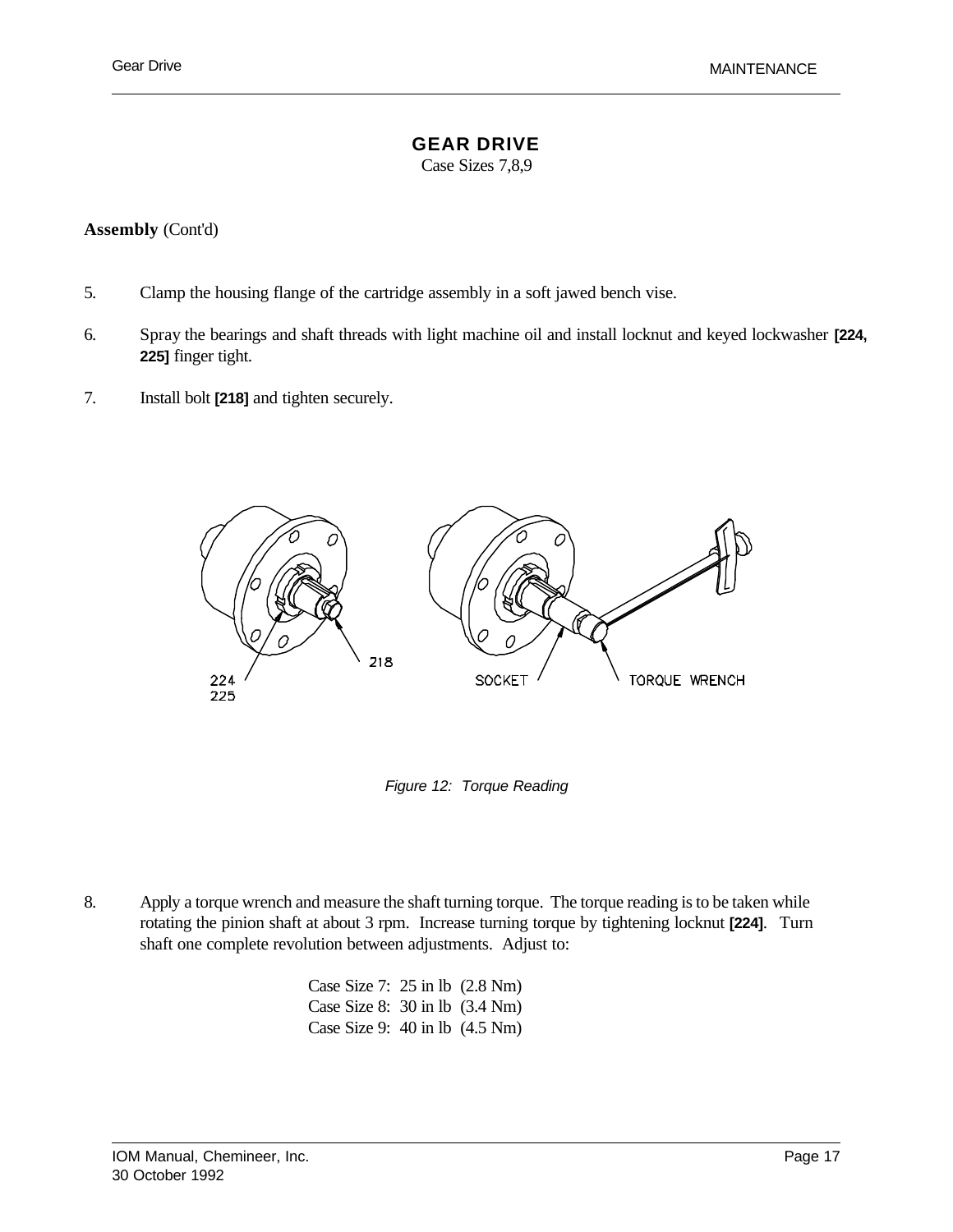## **GEAR DRIVE**

Case Sizes 7,8,9

#### **Assembly** (Cont'd)

9. Engage keyed lockwasher **[225]** and torque locknut **[224]** setscrew to the value shown in *Table 1, page 10*. Precision measure and record the assembled height "A" of the spiral bevel pinion cartridge assembly. This measurement will be required to set the mounting distance of the spiral bevel pinion. Delete the original dimension stamped on the cartridge housing.



*Figure 13: Cartridge Measurement*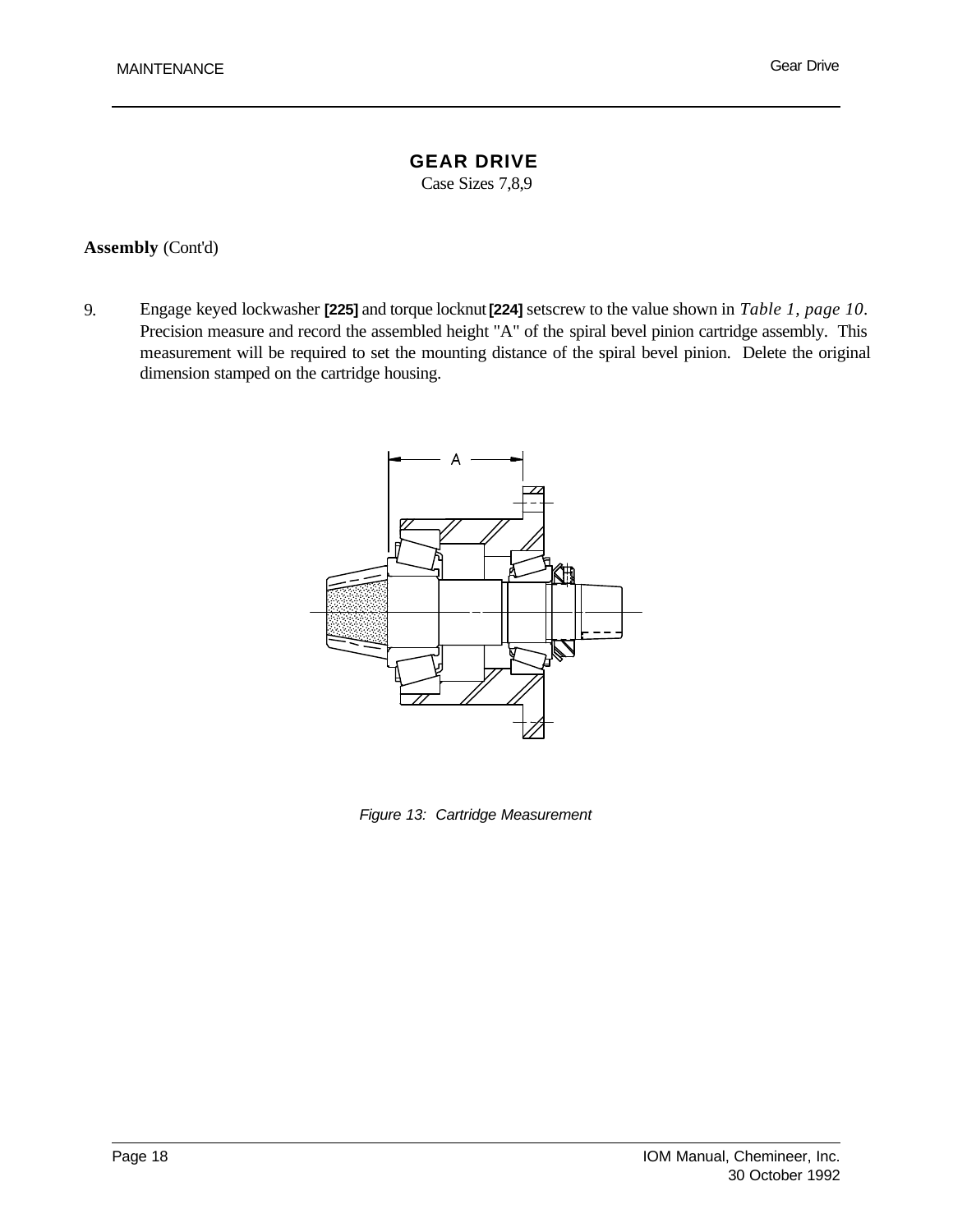Case Sizes 7,8,9

#### **Assembly** (Cont'd)

#### **Gear Drive**

1. Calculate required pinion cartridge shim set **[236]** thickness as follows:



*Figure 14: Shim Calculation*

A+MD!B = Shim set **[236]** thickness

MD = Pinion mounting distance (MD X.XXX) etched on the small end of the pinion.

 $B =$  Dimensional value marked on the housing.

A = Assembled cartridge height measurement *(Figure 13, page 18.)*

- 2. Using a paint stick, highlight the top edge of the tooth marked with an "X" on the spiral bevel pinion.
- 3. Install spiral bevel pinion cartridge assembly **[223]** and shim set **[236]** into the housing.
- 4. Install bolts and lockwashers **[237, 238]** and torque to the value shown in *Table 1, page 10*.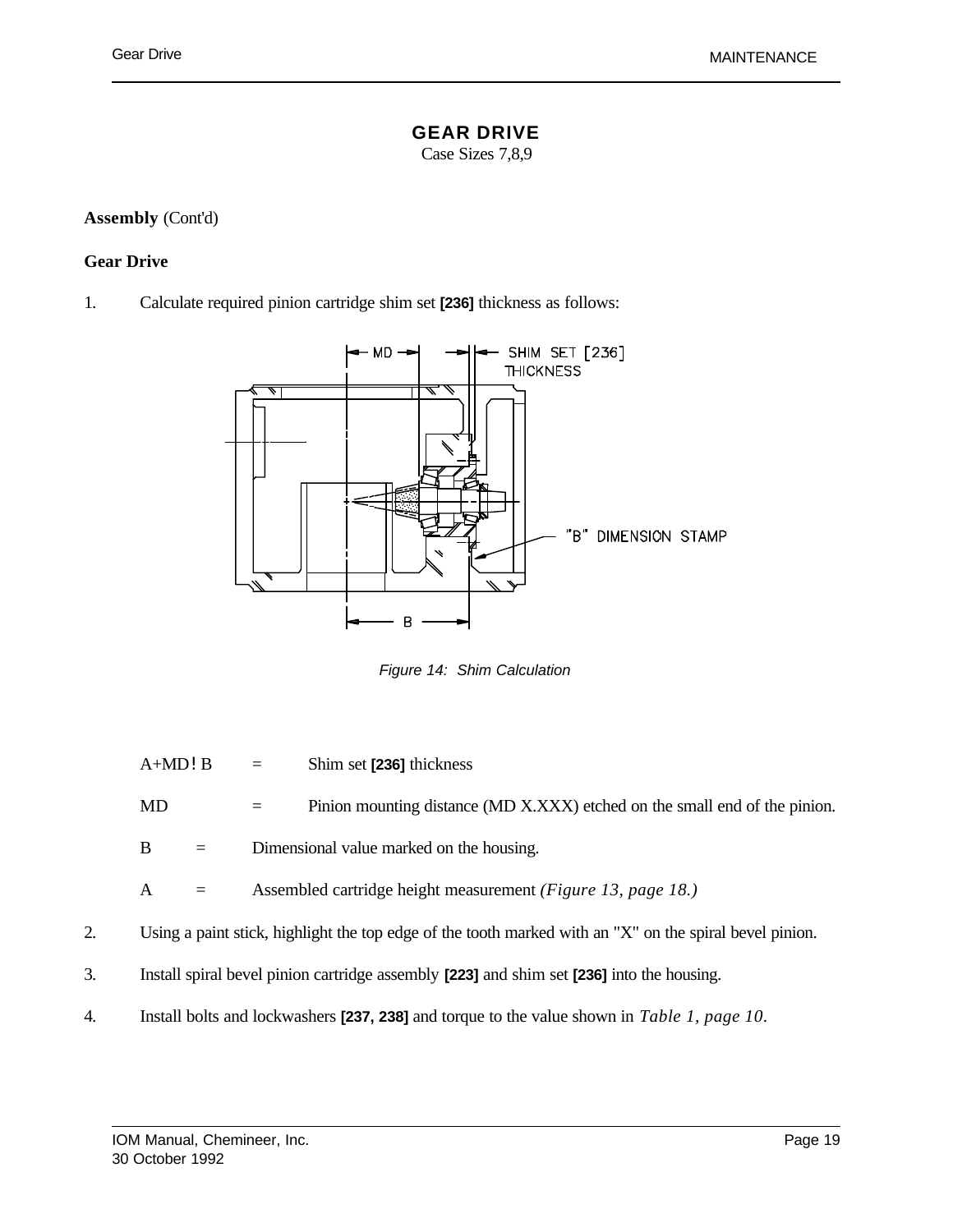Case Sizes 7,8,9

#### **Assembly** (Cont'd)

5. Measure with a micrometer the thickness of original shim set **[259]** for the lower bearing cap and duplicate the thickness with new shims.

#### Example:

 $\overline{a}$ 

If the thickness of the old shim set was .062", use (12) blue shims and (1) red shim to equal .062" when compressed.

 $Red = .002" (.051 mm)$  thick Blue =  $.005$ " ( $.127$  mm) thick

- 6. Install bearing **[255]** cup, lower bearing cap assembly **[256]** and new shim set **[259]** into housing **[262]**. Install bolts and lockwashers **[260, 261]**. Torque to the value shown in *Table 1, page 10.*
- 7. Position the housing so that the lower bearing cap is down. Rotate the spiral bevel pinion shaft until the tooth marked "X" is on top center.
- 8. Using a paint stick, highlight the "X" match marks on the outside of spiral bevel gear **[248]**.
- 9. Spray bearings **[241, 255]** with light machine oil and lower output shaft assembly **[246]** into the housing. *CAUTION! Make sure the spiral bevel gear teeth marked "X" straddle the pinion shaft tooth marked "X".*
- 10. Coat the housing/housing cover mating surfaces with Permatex #2 or equal. Install housing cover **[263]**, dowel pins **[266]**, bolts and lockwashers **[264, 265]**. Torque bolts to the value shown in *Table 1*.
- 11. Install bearing **[241]** cup into housing cover.
- 12. Install upper bearing cap **[240]**. Bolt in place using four equally spaced bolts **[244]**. Alternately tighten bolts until the upper bearing cap is seated on the bearing. *Do not torque the bolts; snug-up only.*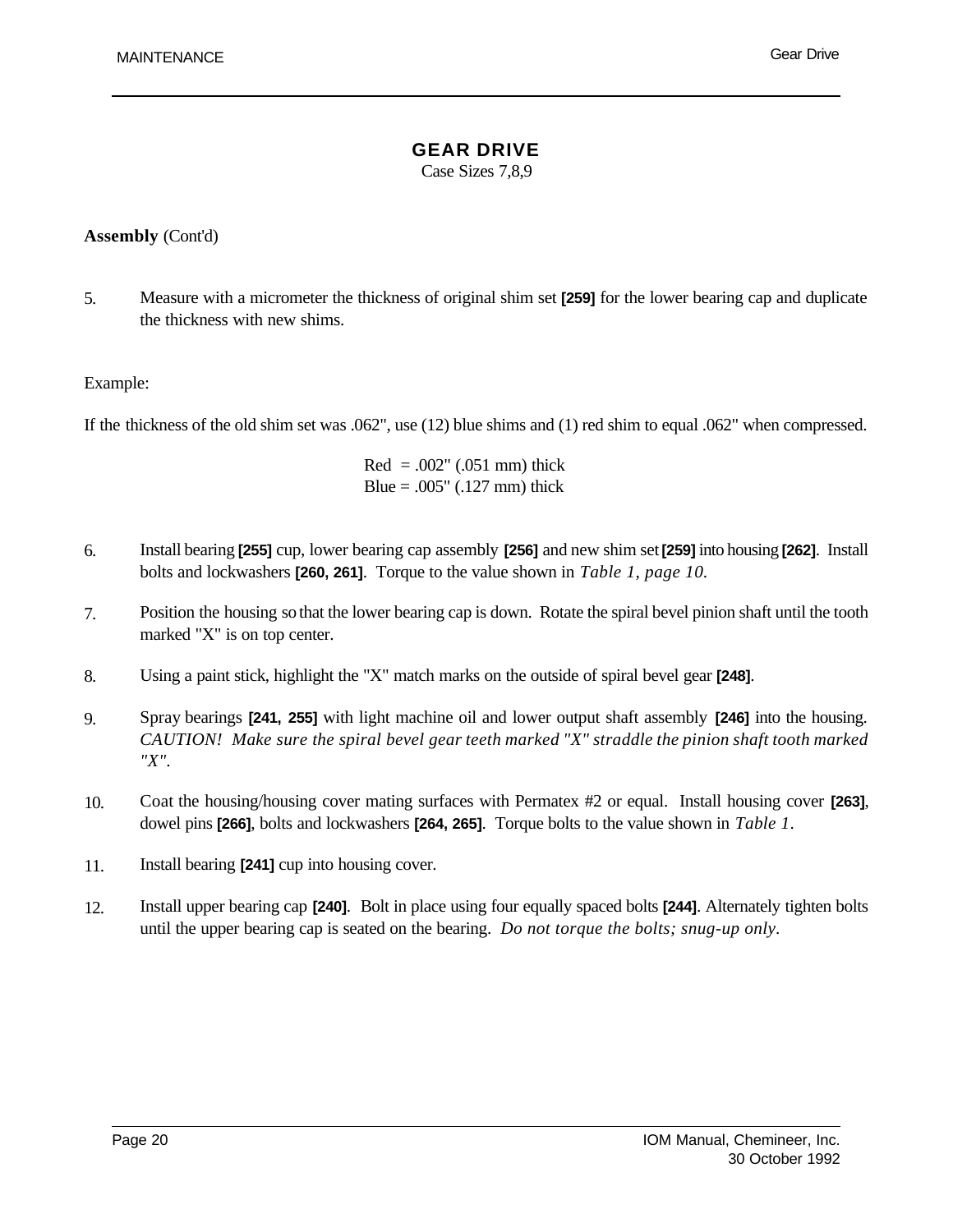

*Figure 15: Backlash Setting*

| TABLE 2: BACKLASH SETTING |  |  |
|---------------------------|--|--|
|---------------------------|--|--|

| Case Size | A                   | В         | C                   |                    |
|-----------|---------------------|-----------|---------------------|--------------------|
| 7         | 1!1/2"              | $7/8-9$   | 1!1/2"              | 3/8"               |
|           | $(38.1 \text{ mm})$ |           | $(38.1 \text{ mm})$ | $(9.5 \text{ mm})$ |
| 8         | 1!5/8"              | $7/8-9$   | 1!1/2"              | 3/8"               |
|           | $(41.3 \text{ mm})$ |           | $(38.1 \text{ mm})$ | $(9.5 \text{ mm})$ |
| 9         | 1! 13/16"           | $7/8 - 9$ | 1!1/2"              | 3/8"               |
|           | $(46.0 \text{ mm})$ |           | $(38.1 \text{ mm})$ | $(9.5 \text{ mm})$ |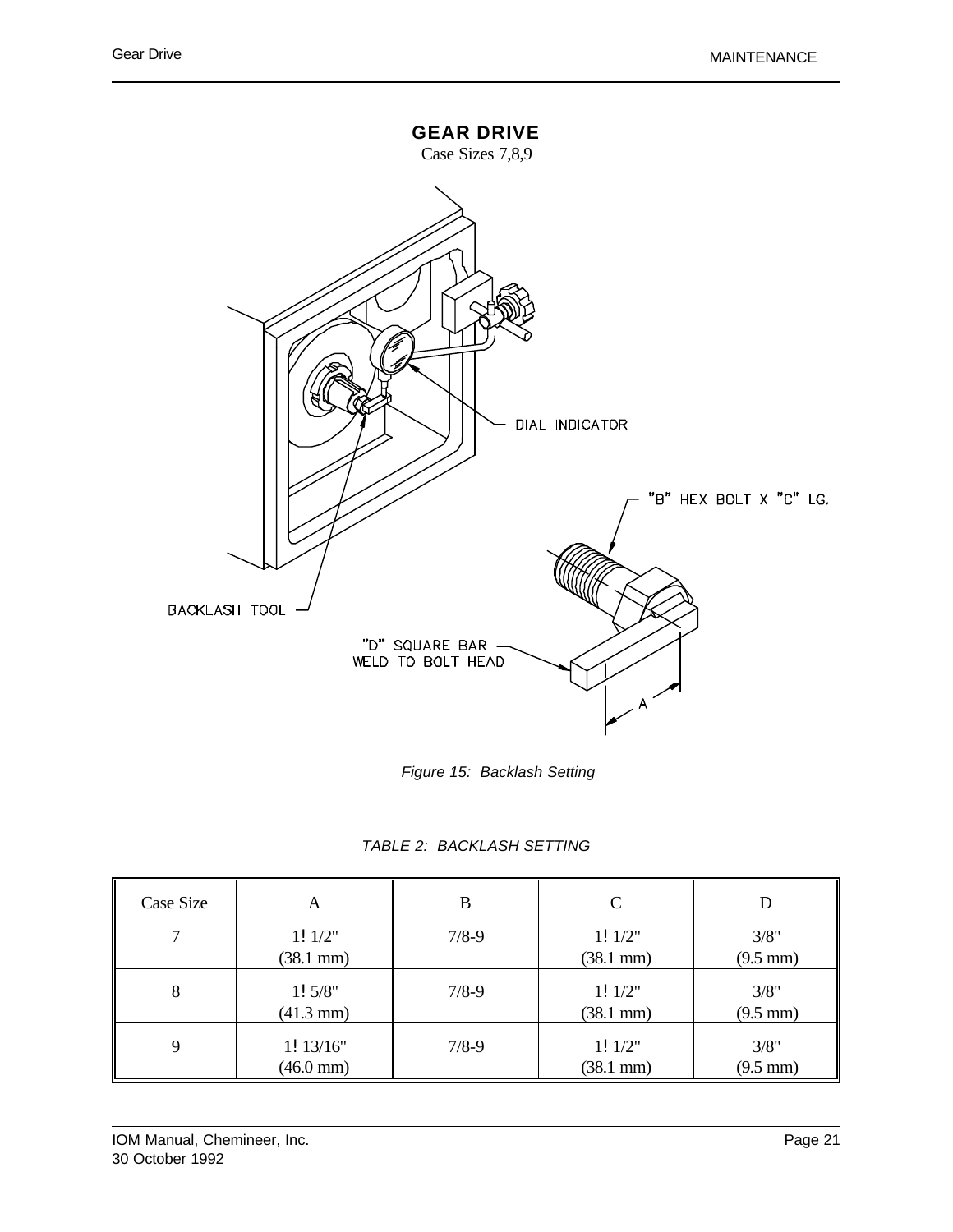## **GEAR DRIVE**

Case Sizes 7,8,9

#### **Assembly** (Cont'd)

13. Install a backlash tool (supplied by others) *(Figure 15, page 21)* in the spiral bevel pinion shaft and measure the backlash by placing a dial indicator against the backlash tool at a right angle to the rotation. Restrain the output shaft from turning and rotate the spiral bevel pinion shaft back and forth to measure the free movement.

The Backlash Setting (Full Indicator Movement) is etched on the spiral bevel gear.

- 14. Take five (case size 7) or six (case sizes 8 and 9) consecutive backlash readings. Rotate the spiral bevel pinion shaft one revolution counterclockwise after each reading. Turn the pinion shaft back to the position of the lowest backlash reading.
- 15. Add shims **[259]** to lower bearing cap assembly **[256]** to decrease backlash; remove shims to increase backlash.

*NOTE: Before each shim adjustment, the bolts on the upper bearing cap should be loosened. After changing the shims, the bolts on the lower bearing cap should be torqued to the value shown in Table 1, page 10 and then the bolts on the upper bearing cap should be snugged-up.* 

- 16. Measure the gap between upper bearing cap **[240]** and the housing cover. Count out new shims equal to the gap plus .003" to .004" to provide a bearing setting of .003" to .004" (.076 mm to .102 mm) endplay.
- 17. Install upper bearing cap **[240]** with new shim set **[243]**. Install bolts and lockwashers **[244, 245]** and torque to the value shown in *Table 1.*
- 18. Check the output shaft endplay. If adjustment is required, add or subtract from shim set **[243]** to obtain .003" to .004" (.076 mm to .102 mm) endplay.
- 19. Press bearing **[210, 213]** cups into the housing. The bearing cups must be firmly seated against the housing shoulders. Check with a feeler gage.
- 20. Install input shaft assembly **[211]** into the housing through the change gear end.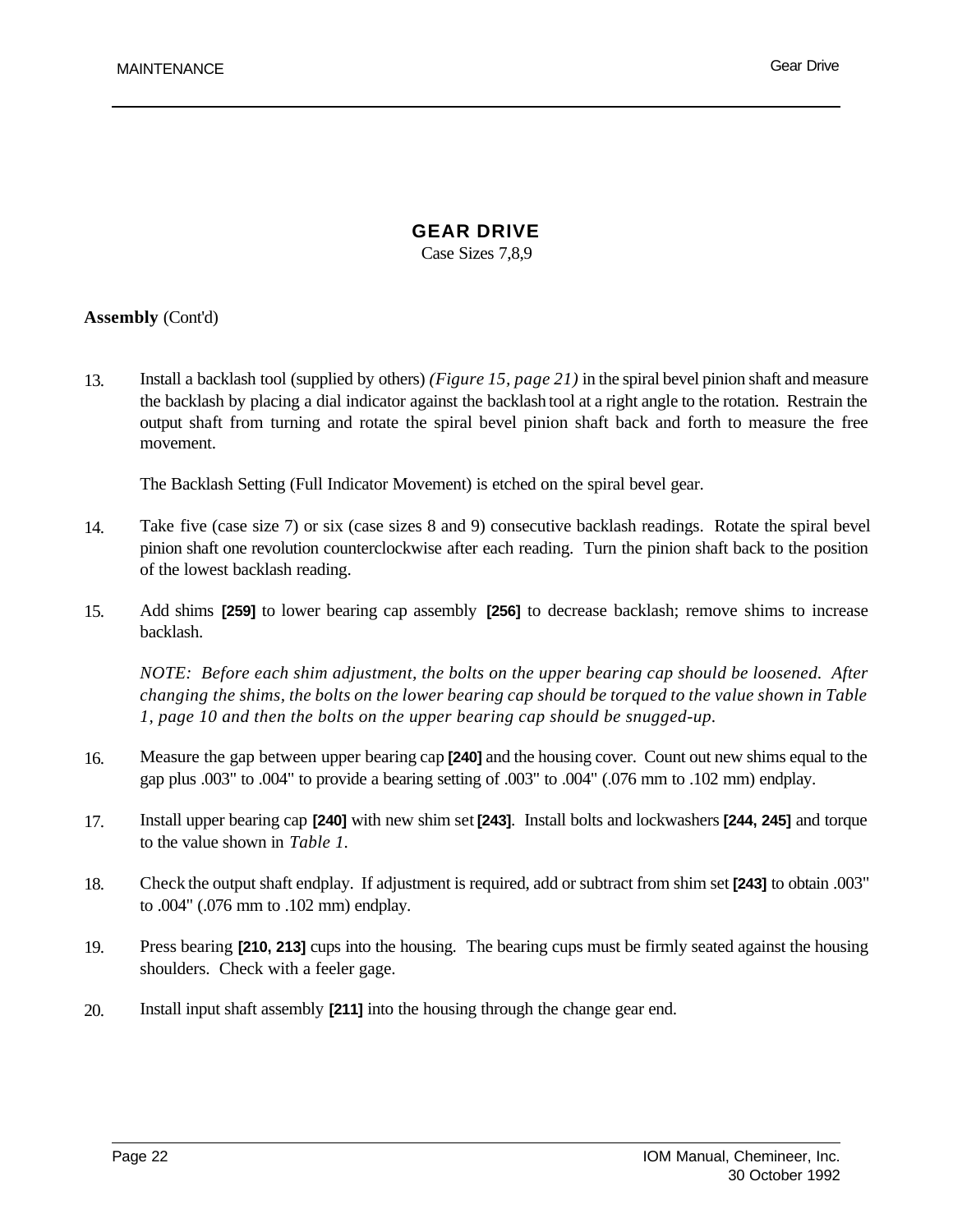Case Sizes 7,8,9

#### **Assembly** (Cont'd)

- 21. Heat bearing **[210]** cone and press onto the input shaft.
- 22. Spray locknut **[208]** threads and face, and bearings **[210, 213]** with light machine oil. Install and tighten the locknut against the bearing cone face.
- 23. Apply torque wrench to pinion locknut **[217]** and measure the turning torque while rotating the input shaft at approximately 3 rpm.
- 24. Increase turning torque by tightening locknut **[208]**. To decrease torque, loosen the locknut and drive the input shaft axially (using a rawhide mallet). Turn the input shaft one complete revolution between adjustments. Adjust to:

Case Size 7: 10 in lb (1.13 Nm) Case Size 8: 15 in lb (1.69 Nm) Case Size 9: 25 in lb (2.82 Nm)

- 25. Remove the bearing locknut and install keyed lockwasher **[209]**. Reinstall the bearing locknut and tighten against the bearing. Check the turning torque.
- 26. Torque locknut **[208]** setscrew to the value shown in *Table 1, page 10.* Engage the keyed lockwasher.
- 27. Place input shaft bearing cap assembly **[201]** over the end of the input shaft. Align the four cap bolt holes with the four housing bolt holes. The fifth hole orients at the 6 o'clock position.
- 28. Assemble the input shaft bearing cap assembly to the housing with bolts and lockwashers **[206, 207]**. Torque the bolts to the value shown in *Table 1.*
- 29. Remove pinion locknut **[217]**, change pinion washer **[216]** and change pinion **[215]**.
- 30. Slide change gear **[221]** (taper bore) into place on spiral bevel pinion shaft **[230]**. The change gear bore and spiral bevel pinion shaft must be clean and dry prior to assembly.
- 31. Install key, bolt, lockwasher and change gear washer **[222, 218, 219 and 220]**. Torque the bolt to the value shown in *Table 1*.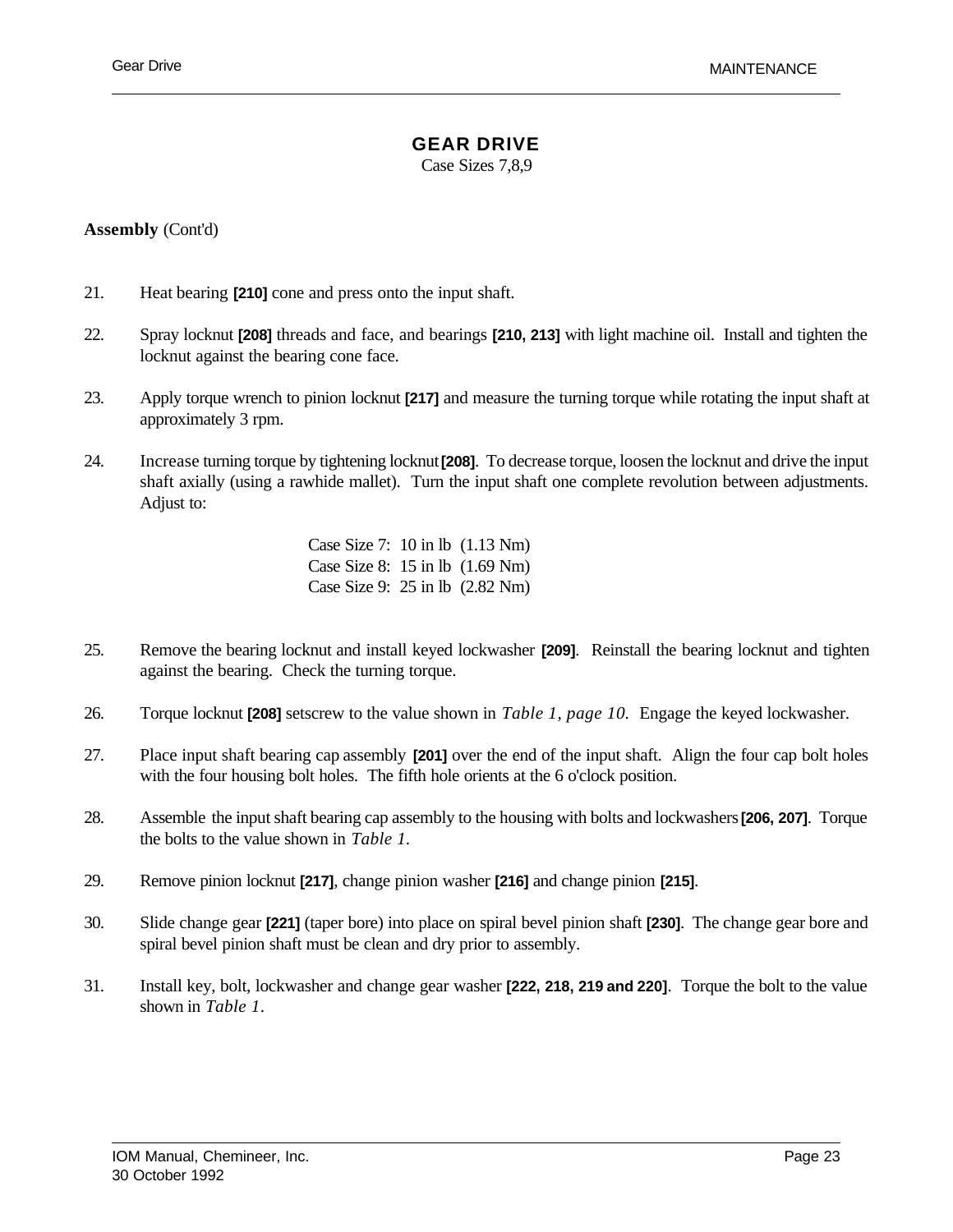## **GEAR DRIVE**

Case Sizes 7,8,9

#### **Assembly** (Cont'd)

- 32. If the gear drive is equipped with a low speed oil slinger, install slinger trough **[332]**. See the *Supplemental Information* section of this manual.
- 33. Reinstall the change pinion, change pinion washer and pinion locknut. *NOTE: Counter-bored side of the change pinion goes against the bearing face.* Torque the locknut to the value shown below:

Case Sizes 7, 8, 9: 600 ft lb (813 Nm)

- 34. Coat the gasket surface of change gear cover **[276]** with Permatex #2 or equal. Align holes and apply a new gasket **[277]** to the change gear cover.
- 35. Install the change gear cover with bolts and lockwashers **[278, 279]**. Torque the bolts to the value shown in *Table 1, page 10.*
- 36. Rotate the input shaft by hand until the output shaft makes at least one turn. Check for any binding.
- 37. Add grease to bearings **[241, 255]** and fill the gear housing with oil. See *Agitator IOM Manual, Lubrication, Gear Drive.*
- 38. Reinstall gear drive coupling half **[351]**. See *Agitator IOM Manual, Installation, Rigid Shaft Coupling.*
- 39. Reinstall motor bracket **[131]** and motor **[100]**. See *Agitator IOM Manual, Installation.*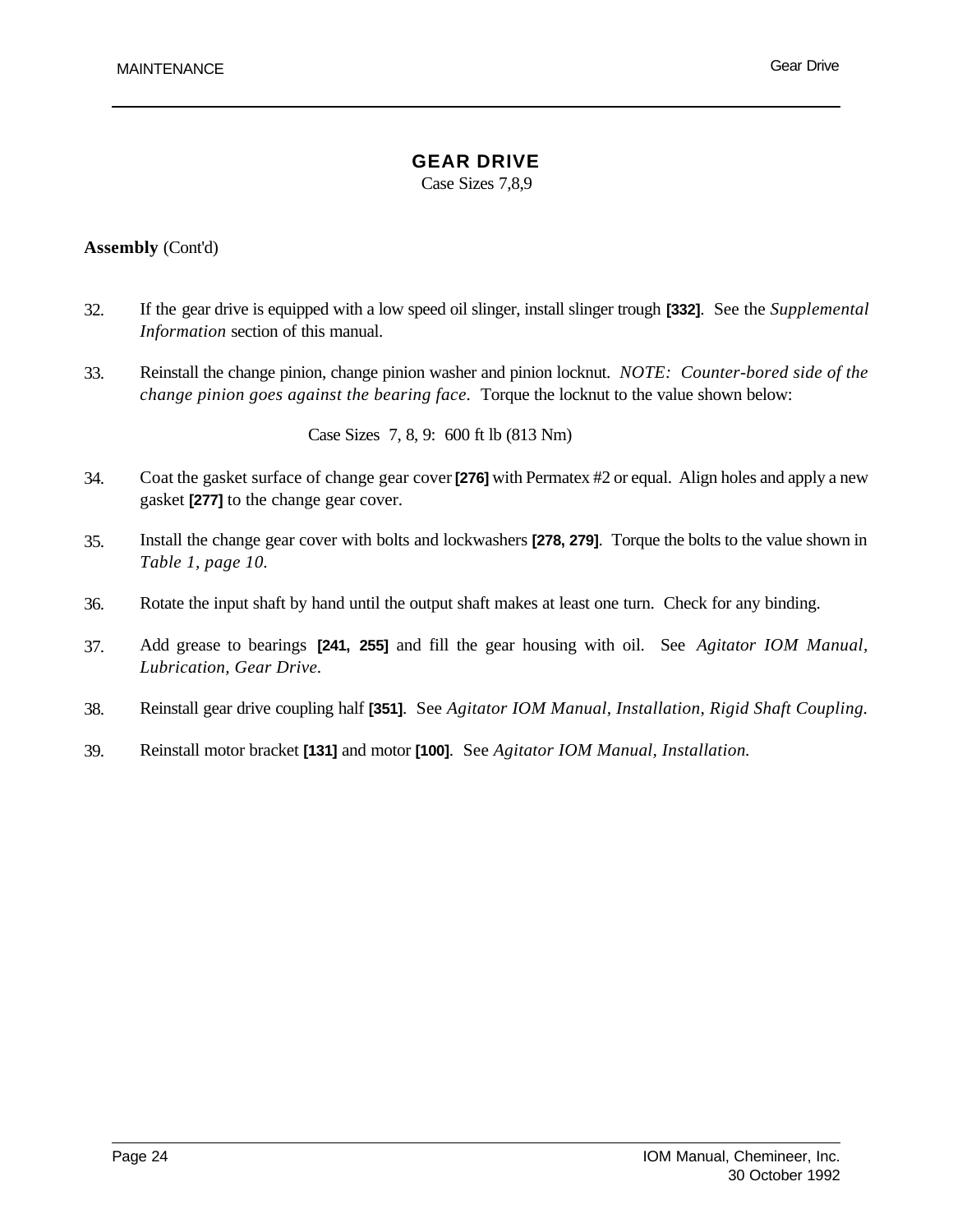*This page intended to be blank.*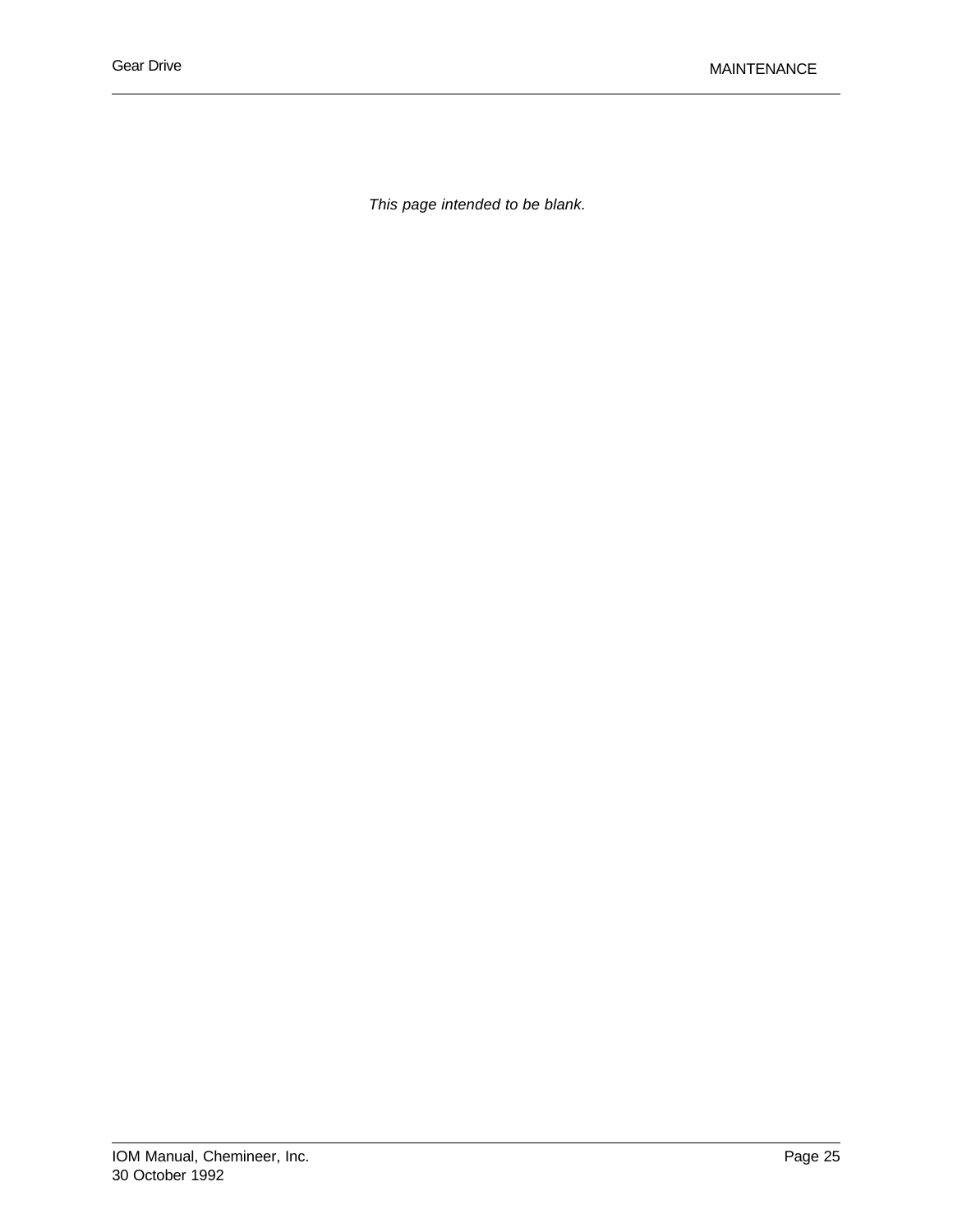

*Figure 16: HT Gear Drive: Sizes 7,8,9*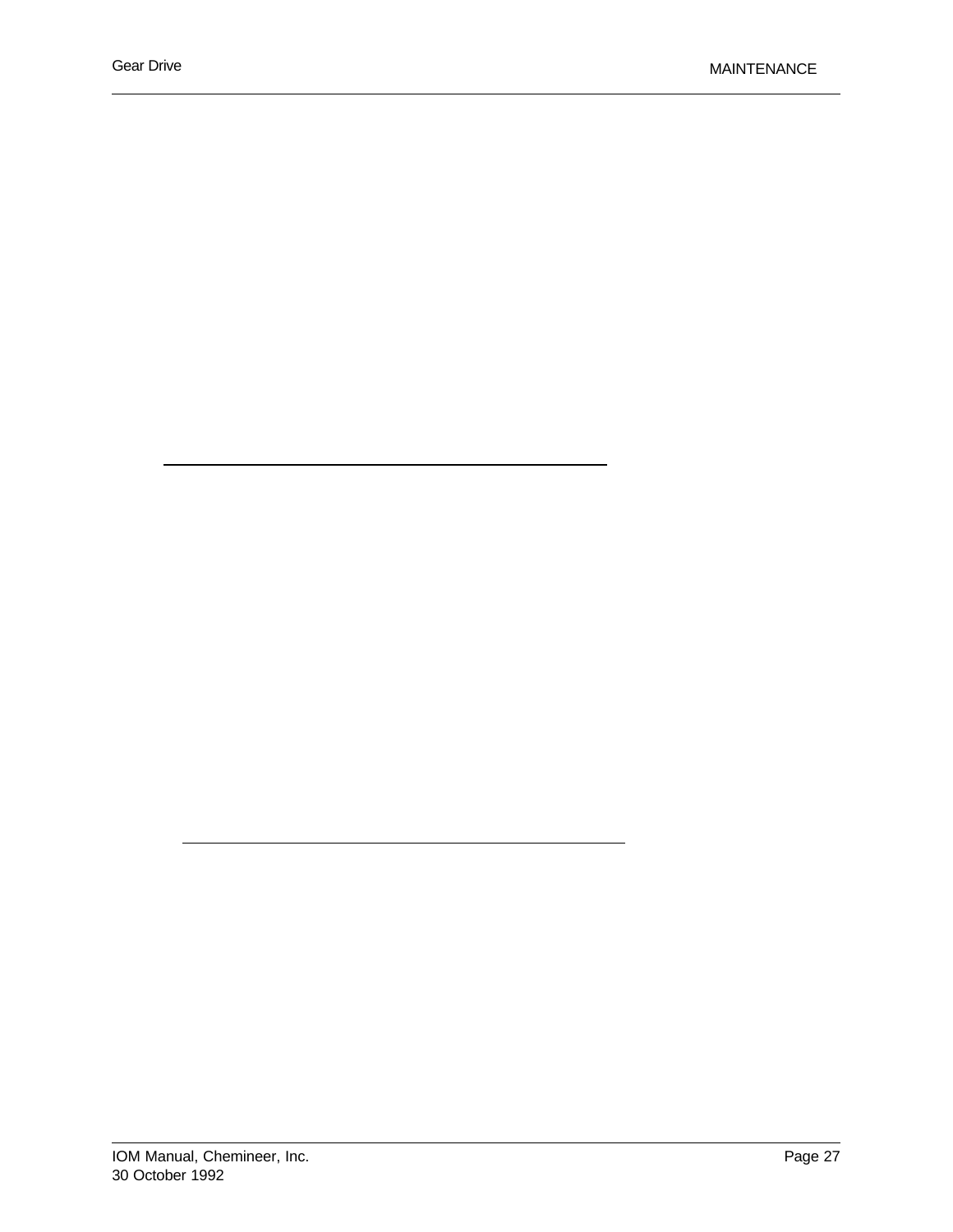## **GEAR DRIVE ITEM LIST**

Case Sizes 7,8,9

|         | Item #Description     | Qty.         | Item#   | <b>Description</b>                        | Qty.  | Item#   | <b>Description</b>            | Qty.           |
|---------|-----------------------|--------------|---------|-------------------------------------------|-------|---------|-------------------------------|----------------|
| 200     | gear drive assembly   | $\mathbf{1}$ | 223     | spiral bevel pinion<br>cartridge assembly | 1     | 256     | lower bearing cap<br>assembly |                |
| 201     | input shaft bearing   |              | 224-001 | locknut with setscrew                     |       |         |                               |                |
|         | cap assembly          |              | 225     | keyed lockwasher                          |       | 257     | lower bearing cap             |                |
|         |                       | 1            | 226     | bearing                                   |       | 258-002 | lip seal                      |                |
| 203     | bearing cap           | $\mathbf{1}$ | 227     | cartridge housing                         |       | 259     | shim set                      |                |
| 204-002 | lip seal              |              | 228     | bearing                                   |       | 260     | bolt                          | 8              |
|         |                       |              | 230     | spiral bevel pinion shaft                 | 1     | 261     | lockwasher                    | $8\,$          |
| 205     | gasket                |              | 236     | shim set                                  |       |         |                               |                |
|         |                       |              | 237     | bolt                                      |       | 262     | housing                       |                |
| 206     | bolt                  |              | 238     | lockwasher                                |       | 263     | housing cover                 |                |
|         |                       |              |         |                                           |       | 264     | bolt                          | $\,8\,$        |
| 207     | lockwasher            | 4            | 240     | upper bearing cap                         |       | 265     | lockwasher                    | $\,8\,$        |
|         |                       |              | 241     | bearing                                   |       | 266     | dowel pin                     | $\overline{c}$ |
| 208-002 | locknut with setscrew |              | 243     | shim set                                  |       | 276     | change gear cover             |                |
| 209     | keyed lockwasher      |              | 244     | bolt                                      | 8     | 277     | gasket                        |                |
| 210-001 | bearing               |              | 245     | lockwasher                                | $8\,$ | 278     | bolt                          | 18             |
|         |                       |              |         |                                           |       | 279     | lockwasher                    | 18             |
| 211     | input shaft assembly  | 1            | 246     | output shaft assembly                     | 1     | 280-001 | breather                      | 1              |
| 212     | input shaft           |              | 247     | output shaft                              |       | 282     | hex bushing                   |                |
| 213-001 | bearing               |              | 248-001 | spiral bevel gear                         |       | 283     | pipe plug, NPT                |                |
|         |                       |              | 249     | bolt                                      | 12    | 284     | magnetic drain plug,          |                |
| 215     | change pinion         |              | 250     | lockwasher                                | 12    |         | <b>NPT</b>                    |                |
| 216     | change pinion washer  |              | 253     | grease retainer                           | 1     | 285     | oil level sight glass         |                |
| 217-001 | pinion locknut        |              | 254     | o-ring                                    |       | 286     | pipe plug, NPT                |                |
| 218     | bolt                  |              | 255     | bearing                                   | 1     | 288     | grease fitting                | $\overline{c}$ |
| 219     | lockwasher            |              |         |                                           |       | 289     | relief fitting                |                |
| 220     | change gear washer    |              |         |                                           |       | 290     | elbow fitting                 |                |
| 221     | change gear           |              |         |                                           |       |         |                               |                |
| 222     | key                   |              |         |                                           |       |         |                               |                |
|         |                       |              |         |                                           |       |         |                               |                |